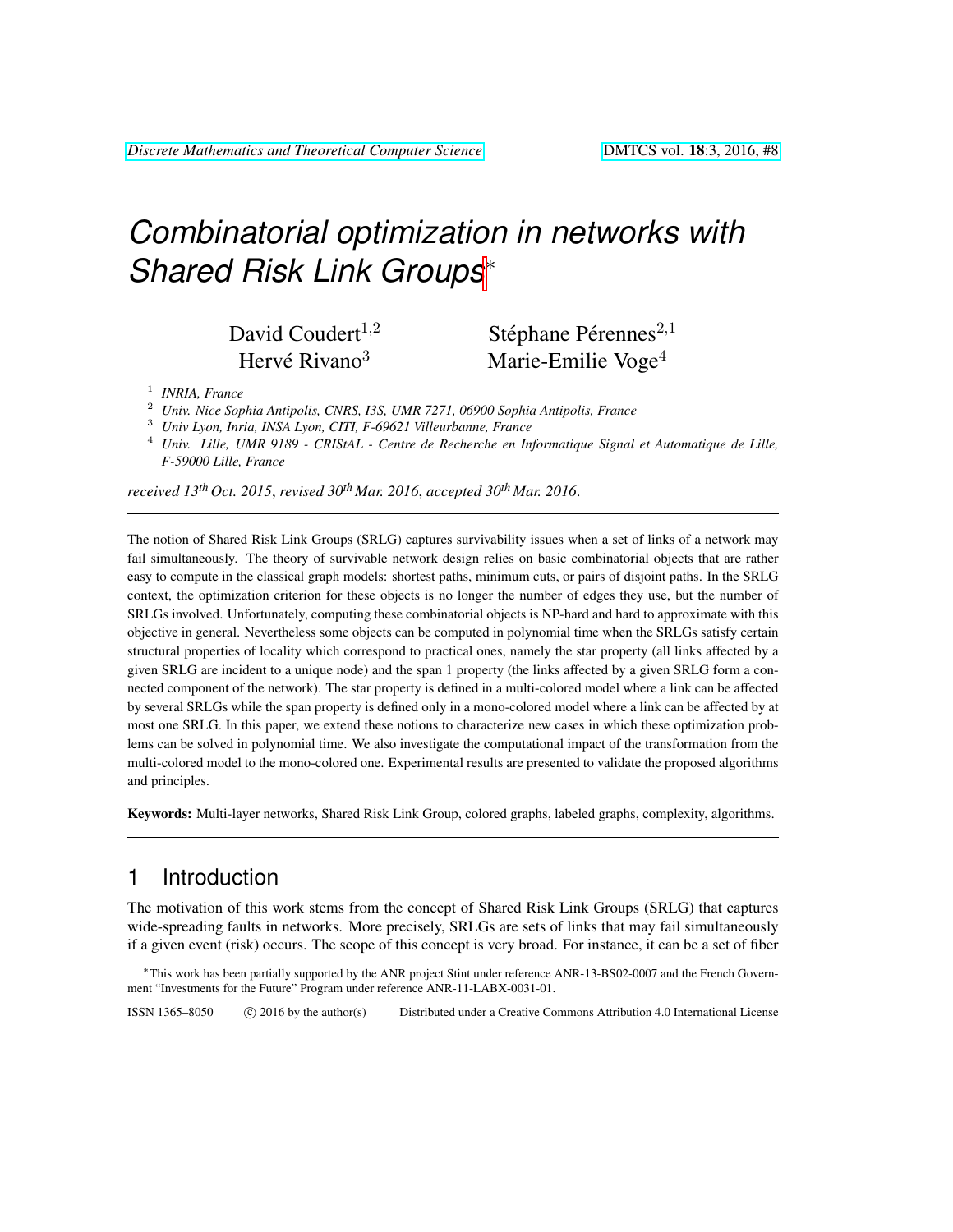links of an optical backbone network that are physically buried at the same location and so that could be cut simultaneously, or cards failures arising in router nodes. It can also represent radio links in access and backhaul networks subject to environmental conditions affecting signal transmission, or traffic jam in road networks.

Optimization problems under SRLG constraints have received a large attention in the recent years. Most of the research effort was focussed on integrating SRLG constraints into classical survivability problems such as shared or dedicated protection mechanisms. Several Integer Linear Program (ILP) formulations and heuristic algorithms for survivable routing under SRLG or duct failures (a particular kind of SRLG associating all fiber links laid down in the same duct with a failure) have been proposed by [Hu](#page-22-0) [\(2003\)](#page-22-0); [Guo et al.](#page-22-1) [\(2007\)](#page-22-1); [Guo and Li](#page-22-2) [\(2007\)](#page-22-2); [Todimala and Ramamurthy](#page-23-0) [\(2004a](#page-23-0)[,b\)](#page-23-1); [Shen et al.](#page-23-2) [\(2005\)](#page-23-2); [Yuan](#page-24-0) [et al.](#page-24-0) [\(2005\)](#page-24-0); [Urra et al.](#page-23-3) [\(2005\)](#page-23-3); [Xu et al.](#page-24-1) [\(2003a,](#page-24-1)[b,](#page-24-2) [2004\)](#page-24-3); [Zang et al.](#page-24-4) [\(2003\)](#page-24-4). [Stefanakos](#page-23-4) [\(2008\)](#page-23-4) have focussed on optimizing the local and global reliability of connections, [Stefanakos](#page-23-4) [\(2008\)](#page-23-4) has considered the optimization of the average reliability of connections, and [Liu and Ruan](#page-23-5) [\(2005\)](#page-23-5) considered the problem of determining the best set of p-cycles.

All these studies rely on basic problems like path, cuts, or pairs of disjoint paths. But their definitions have to be revisited in the SRLG context. Indeed, the reliability of a path is measured by the number of SRLGs it contains since the failure of a single SRLG along that path is sufficient to interrupt a connection. Similarly, a cut is expressed by the number of SRLGs whose simultaneous failures disconnect the graph. All these basic problems are known to be NP-hard in general [see e.g. [Yuan et al.](#page-24-0) [\(2005\)](#page-24-0); [Hu](#page-22-0) [\(2003\)](#page-22-0); [Doucette and Grover](#page-22-3) [\(2005\)](#page-23-2); [Luo and Wang](#page-23-6) (2005); [Shen et al.](#page-23-2) (2005); [Coudert et al.](#page-22-4) [\(2007\)](#page-22-4); Faragó [\(2006\)](#page-22-5); [Jha et al.](#page-22-6) [\(2002\)](#page-22-6)]. However, some problems can be solved in polynomial time when the topological structure of the SRLGs satisfy particular properties, as shown by [Coudert et al.](#page-22-4) [\(2007\)](#page-22-4); [Datta and Somani](#page-22-7) [\(2008\)](#page-22-7); [Bermond et al.](#page-21-0) [\(2015\)](#page-21-0). In particular, two notions have been introduced to characterize polynomial cases: [Coudert et al.](#page-22-4) [\(2007\)](#page-22-4) introduced the *span of a SRLG*, counting the number of connected components induced by this SRLG, and [Luo and Wang](#page-23-6) [\(2005\)](#page-23-6) introduced the *star property*, assessing whether all links impacted by a given SRLG are incident to a unique node or not. Such failure scenario corresponds to risks like the cut of a conduit containing links issued from a node, or card failures in a router node.

In this paper, we propose a deeper analysis of the impact of these topological properties on the computational complexity of optimization problems in this context. This enables us to exhibit more polynomial cases.

For that, we use the graph theoretic framework proposed in [Datta and Somani](#page-22-7) [\(2008\)](#page-22-7); [Yuan et al.](#page-24-0) [\(2005\)](#page-23-6); Faragó [\(2006\)](#page-22-5); [Doucette and Grover](#page-22-3) (2005); [Luo and Wang](#page-23-6) (2005); [Coudert et al.](#page-22-4) [\(2007\)](#page-22-4). The network is modeled by an undirected graph and each SRLG is modeled by a color assigned to some of the edges of this graph. Such a model is called a *multi-colored graph* since several colors may be assigned to a given edge, if the corresponding link of the network is subject to several SRLGs. The specific case where each edge is assigned a unique color (that is, each link belongs to only one SRLG) is strictly equivalent to the *Labeled Graph* model considered by [Chang and Leu](#page-22-8) [\(1997\)](#page-22-8); [Wan et al.](#page-24-5) [\(2002\)](#page-24-5); [Cerulli et al.](#page-22-9) [\(2006a](#page-22-9)[,b,](#page-22-10) [2005\)](#page-22-11); [Hassin et al.](#page-22-12) [\(2007a,](#page-22-12)[b\)](#page-22-13); [Jiang et al.](#page-23-7) [\(2004\)](#page-23-7); [Jha et al.](#page-22-6) [\(2002\)](#page-22-6); [Carrabs et al.](#page-21-1) [\(2009\)](#page-21-1); [Couetoux et al.](#page-22-14) [\(2010\)](#page-22-14); [Tang and Zhang](#page-23-8) [\(2012\)](#page-23-8); [Zhang et al.](#page-24-6) [\(2011\)](#page-24-6). The term *label* is used in these papers instead of *color*, which was prefered in the context of SRLGs, hence the two equivalent terminologies of labeled and colored graphs.

Our results In this paper, we establish the following results:

• The minimum colored path and the minimum colored cut problems can be solved in time  $2^k \cdot n^{O(1)}$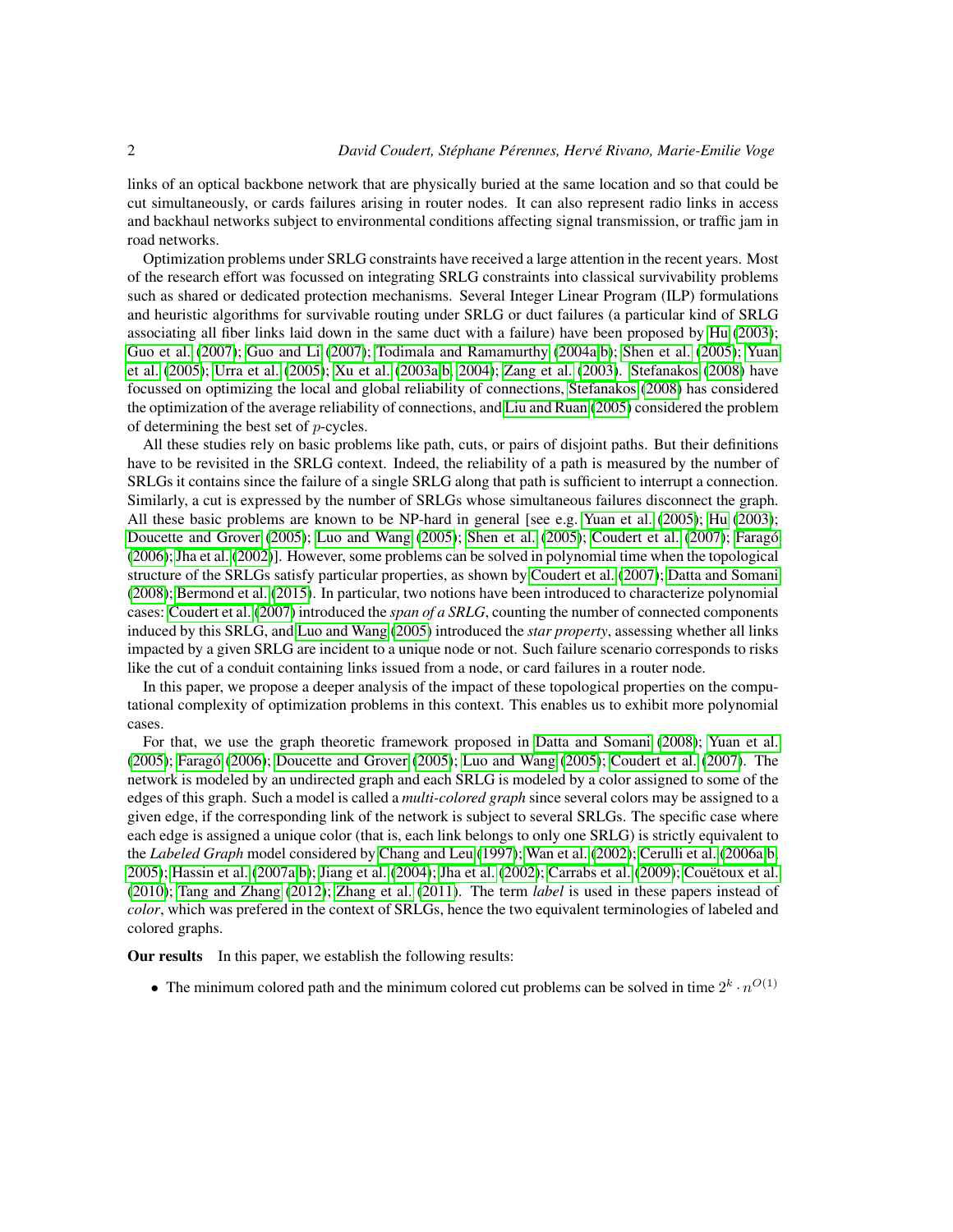in colored graphs, where  $k$  is the number of colors with span larger than one (colors inducing more than one connected component).

- The problem of determining two color disjoint paths is NP-hard in colored graphs as soon as one color has span larger than one.
- The minimum colored path problem can be solved in time  $2^k \cdot n^{O(1)}$  in multi-colored graphs with k non-star colors.
- The minimum colored cut problem is NP-hard in multi-colored graphs with the star property.
- There is an algorithm deciding if a multi-colored graph can be transformed into a colored graph with at most k colors of span more than one in time  $3^k \cdot n^{O(1)}$ . However, the problem of maximizing the number of colors of span one in the transformation is NP-hard.

Organization of the paper. We first present in Section [2](#page-2-0) the network model and the optimization problems studied in this paper. In Sections [3,](#page-5-0) [4,](#page-9-0) and [5](#page-11-0) we prove our results mentionned above. Section [6](#page-18-0) is devoted to an experimental assessment of the algorithms and principles presented in this paper. In particular, we show that the exact transformation algorithm proposed in Section [5](#page-11-0) is fast in practice. Furthermore, our experiments show that the algorithms proposed for minimum colored path and cut problems are competitive with respect to other exact methods.

# <span id="page-2-0"></span>2 Preliminaries

In this section, we fix the notations that will be used throughout this paper. We also present formally the models and the optimization problems under investigation.

## *2.1 Notation and definitions*

The network is modeled by an undirected graph  $G = (V, E)$ , where V is the set of vertices (one vertex per node of the network) and  $E$  is the set of edges (one edge per link of the network). As said in the introduction, we model a SRLG by a color, and we will abuse the notations denoting  $C$  both the set of all colors and the coloring function associating an edge with the colors (SRLGs) it belongs to. So we denote by:

- C: set of colors (set of SRLGs).
- $C(e)$ : set of colors assigned to edge e.
- $E(c)$ : set of edges colored with color  $c \in \mathcal{C}$  (set of links sharing risk c).

The formal definition of a (multi-)colored graph is as follows.

**Definition 1** (Multi-colored graph). A multi-colored graph is a pair  $(G, \mathcal{C})$ , where  $G = (V, E)$  is an *undirected graph and* C *is a coloring of* E*.*

In the specific case where each edge has at most one color (each link is subject to a unique risk of failure), we will use the terminology of mono-colored graph which is equivalent to that of labeled graphs.

Definition 2 (Mono-colored graph). *A mono-colored graph is a pair* (G, C) *where each edge has at most one color.*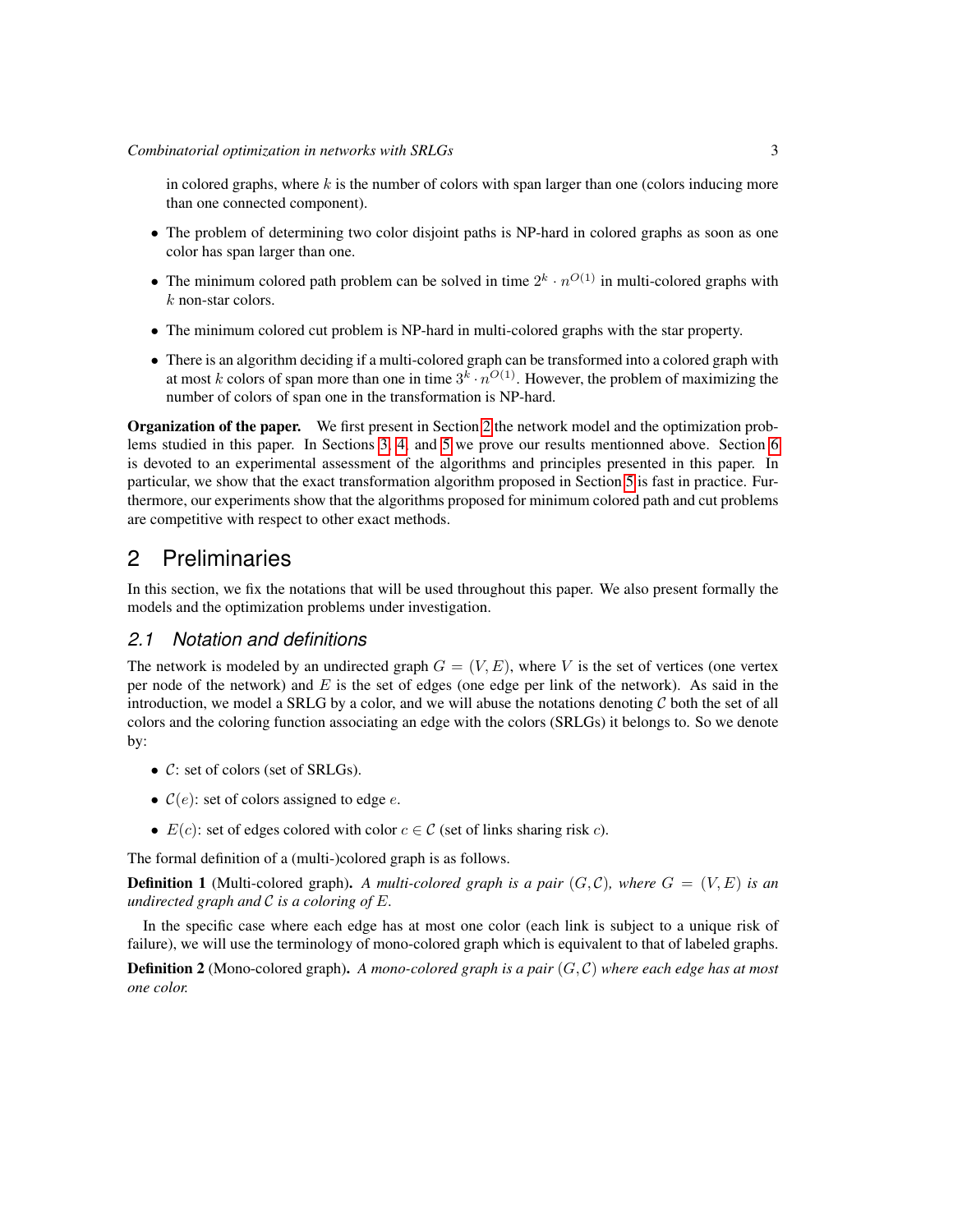

<span id="page-3-0"></span>Fig. 1: The MC-sw-Path is not part of the MC-st-Path.

We will say that a color c is *incident* to a vertex u if that color is assigned to an edge incident to vertex u, and we say that two colors are *adjacent* if they are incident to the same vertex. The *colored degree* of a given vertex u, denoted  $\delta_{\text{col}}(u)$ , is its number of incident colors. The *maximum colored degree* of a (multi-)colored graph  $(G, C)$  is  $\Delta_{col}(G) = \max_{u \in V} \delta_{col}(u)$ .

Clearly, a multi-colored graph can be transformed into a mono-colored graph (replacing each edge  $e$ with a path P of length  $|C(e)|$  and mapping the colors to the edges of P), and conversely. However, as will be explained in Section [5,](#page-11-0) such transformations may change drastically the computational complexity of the optimization problems.

#### <span id="page-3-1"></span>*2.2 Optimization problems*

We now present the optimization problems studied in this paper.

#### *2.2.1 Minimum colored* st*-path, MC-*st*-Path*

As already said, in the SRLG context the reliability of a link is measured by the SRLGs it belongs to, that is the number of colors associated to the edge representing the link. For example, in Fig. [1,](#page-3-0) edge  $(u, v)$  is subject to both risks  $c_3$  and  $c_5$ . By extension, one can define a colored st-path as follows.

**Definition 3** (Colored st-path). A colored st-path in a multi-colored graph  $(G, \mathcal{C})$ , is a path P between s *and* t in G. Its cost is the number of colors appearing in the path, that is  $\bigcup_{e \in P} C(e)$ .

Finding the most reliable path from vertex s to vertex t corresponds to finding the colored st-path of minimum cost.

<span id="page-3-2"></span>**Problem 1** (MC-st-Path). Given a multi-colored graph  $(G, C)$  and two vertices s and t in  $G$ , the minimum*colored* st*-path problem consists in finding a colored* st*-path* P *with minimum cost.*

In Fig. [1,](#page-3-0) we observe that the colored st-paths  $(s, w, x, t)$  and  $(s, u, v, t)$  have both 3 edges and 3 colors, and the colored st-path  $(s, y, w, x, v, t)$  has 5 edges and only 2 colors. This shows that a shortest path in terms of colors is different from a shortest path in terms of edges. Furthermore, we observe that the path from s to w followed by the minimum colored st-path is  $(s, y, w)$  and has 2 colors, while the minimum colored sw-path is the edge  $(s, w)$  with color  $c_3$ . This shows that in a multi-colored graph, the sub-path of a (color wise) shortest path is not a (color wise) shortest path itself, while this property is fundamental in (hop wise) shortest paths algorithms. It is therefore not surprizing that the  $MC-st-Path$  problem has been proved NP-hard by [Shen et al.](#page-23-2) [\(2005\)](#page-23-2); [Broersma et al.](#page-21-2) [\(2005\)](#page-21-2) and hard to approximate by [Coudert et al.](#page-22-4) [\(2007\)](#page-22-4); [Hassin et al.](#page-22-13) [\(2007b\)](#page-22-13).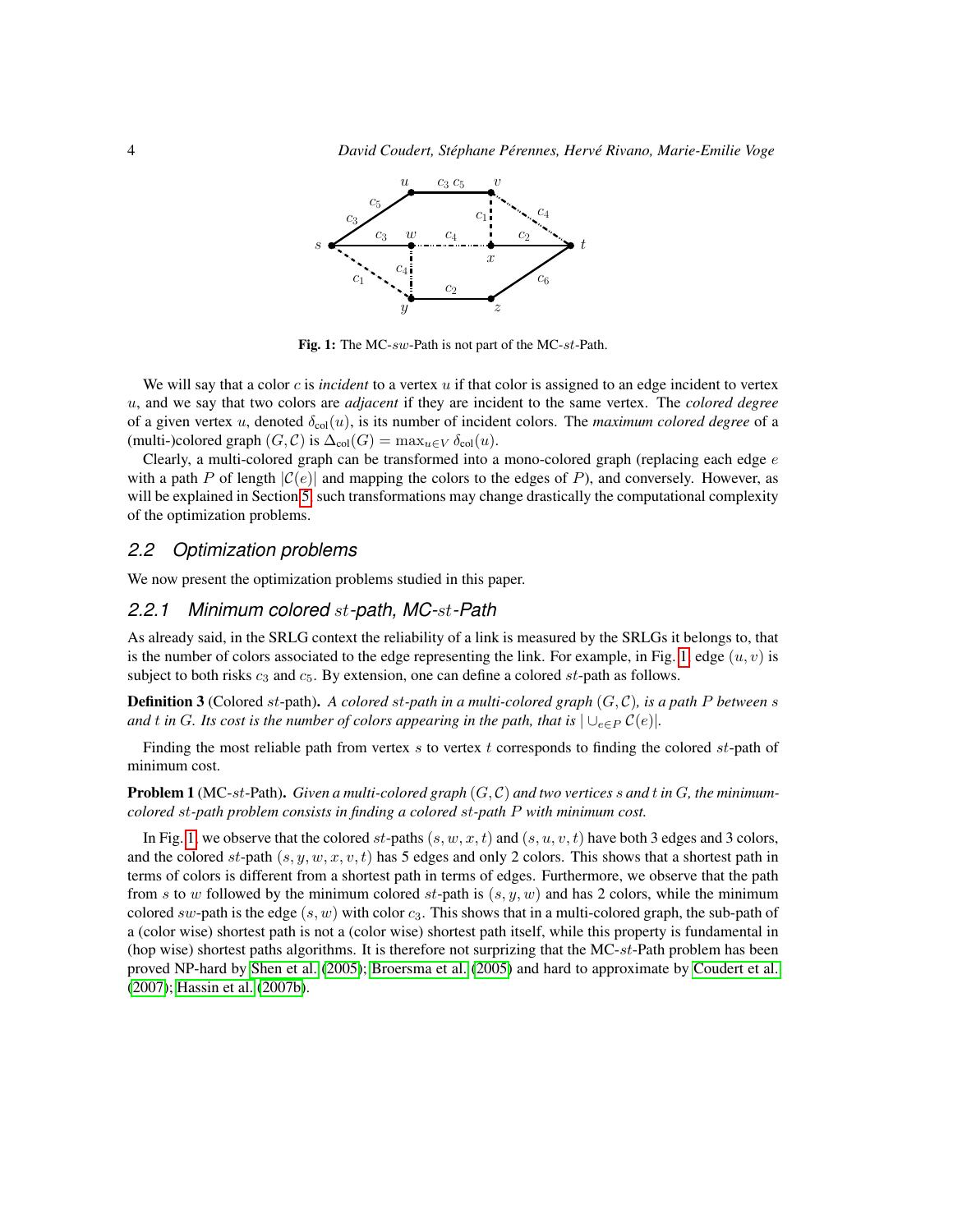*Combinatorial optimization in networks with SRLGs* 5

## *2.2.2 Minimum colored* st*-cut, MC-*st*-Cut and MC-Cut*

A link of the network may be broken by the failure of one of the SRLGs it belongs to. In the example of Fig. [1,](#page-3-0) any of the risks  $c_3$  and  $c_5$  is sufficient to break link  $(u, v)$ . A colored st-cut is therefore defined as follows.

**Definition 4** (Colored st-cut). A colored st-cut in a multi-colored graph  $(G, C)$  is a set  $C \subseteq C$  of colors *such that s* and *t* are in distinct connected components of  $G \setminus S$ , where  $S = \bigcup_{c \in C} E(c)$ .

Finding the weakness of the network between vertices  $s$  and  $t$  hence corresponds to finding the colored st-cut which contains the minimum number of SRLGs.

<span id="page-4-2"></span>Problem 2 (MC-st-Cut). *Given a multi-colored graph* (G, C) *and two vertices* s *and* t*, the MC-*st*-Cut problem consists in finding a colored* st*-cut* C *such that* |C| *is minimized.*

In Fig. [1,](#page-3-0) the set of colors  $\{c_1, c_4\}$  constitute a MC-st-Cut although it has 5 edges, and the set  $\{c_1, c_3\}$ is a MC-st-Cut with only 3 edges. The MC-st-Cut problem has been proved NP-complete and hard to approximate in general by [Coudert et al.](#page-22-4) [\(2007\)](#page-22-4); [Zhang et al.](#page-24-6) [\(2011\)](#page-24-6); [Tang and Zhang](#page-23-8) [\(2012\)](#page-23-8); [Jha et al.](#page-22-6) [\(2002\)](#page-22-6); [Zhang](#page-24-7) [\(2014\)](#page-24-7).

The reliability of a network is associated with its minimum cut. So we have:

**Definition 5** (Colored cut). *A colored cut in a multi-colored graph*  $(G, C)$  *is a set*  $C \subseteq C$  *of colors such that*  $G \setminus S$ *, with*  $S = \bigcup_{c \in C} E(c)$ *, has at least two connected components.* 

<span id="page-4-3"></span>Problem 3 (MC-Cut). *Given a multi-colored graph* (G, C)*, the MC-Cut problem consists in finding a minimum size colored cut.*

In other words, a MC-Cut is the minimum MC-st-Cut over all pairs of vertices  $s, t$ . In Fig. [1,](#page-3-0) color  $c_3$  is a MC-Cut since it disconnects vertex u from the rest of the graph. The MC-Cut problem is NP-complete in general in multi-colored graphs, as shown by [Farago](#page-22-5) [\(2006\)](#page-22-5). However, the complexity of the problem in colored graphs is still an open question. Yet, polynomial-time solvable cases have recently been identified by [Zhang](#page-24-7) [\(2014\)](#page-24-7). More precisely, the MC-Cut problem can be solved in polynomial time when the graph has bounded treewidth, or is planar, or the maximum number of edges with the same color is bounded by a constant  $f_{\text{max}}$  (e.g.,  $\max_{c \in \mathcal{C}} E(c) \leq f_{\text{max}}$ ).

## *2.2.3 Color disjoint paths problem, CDP*

The most common mechanism to protect a connection against any single failure is to assign to it a protection path that is disjoint from its working path. The diverse routing problem is thus to determine (at least) two disjoint st-paths [see e.g., [Suurballe and Tarjan](#page-23-9) [\(1984\)](#page-23-9)]. In the SRLG context, the working and protection paths must not only be edge disjoint, but also SRLG disjoint. For stronger survivability requirement (i.e. protection against multiple simultaneous failure events), more than two SRLG disjoint paths may be required. It is thus important to determine the maximum number of diversely routed colored st-paths. More formally, we have:

**Definition 6** (Color disjoint st-paths). In a multi-colored graph  $(G, C)$ , k colored st-paths  $P_1, P_2, \ldots, P_k$ *are color disjoint if*  $(\bigcup_{e \in P_i} C(e)) \cap (\bigcup_{e \in P_j} C(e)) = \emptyset$  *for all*  $1 \leq i < j \leq k$ *.* 

<span id="page-4-0"></span>Problem 4 (k-CDP). *Given a multi-colored graph* (G, C)*, and two vertices* s *and* t*, do there exist* k *color disjoint* st*-paths?*

<span id="page-4-1"></span>**Problem 5** (Max diverse colored st-path). Given a multi-colored graph  $(G, \mathcal{C})$ , and two vertices s and t, *find the maximum number* k *of color disjoint* st*-paths.*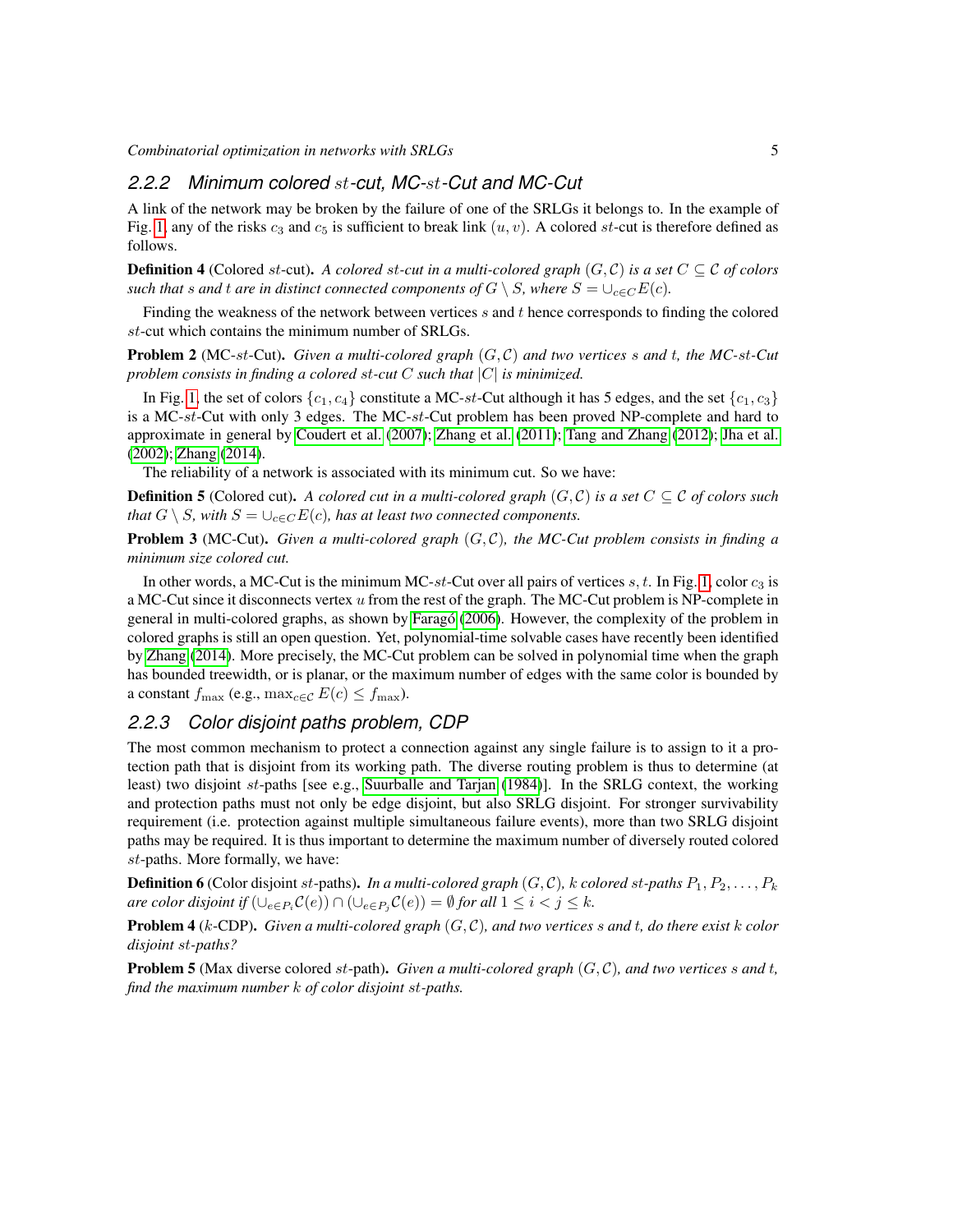<span id="page-5-1"></span>

Fig. 2: A colored graph. The minimum colored st-path is  $s, x, v, t$  with colors  $c_1, c_4$ . The minimum colored st-cut is induced by color  $c_1$ .

Problem [4](#page-4-0) has first been proved NP-complete for  $k \ge 2$  by [Hu](#page-22-0) [\(2003\)](#page-22-0) and later by [Yuan et al.](#page-24-0) [\(2005\)](#page-24-0). Problem [5](#page-4-1) has also been proved NP-complete by [Hu](#page-22-0) [\(2003\)](#page-22-0).

Notice that in the SRLG context, the max flow - min cut relation (i.e., the maximum number of edge disjoint st-paths equals the minimum st-cut) does not hold. To see that, take a graph with two vertices s and t and three parallel edges  $e_1$ ,  $e_2$ , and  $e_3$ , respectively colored with  $\{c_1, c_2\}$ ,  $\{c_1, c_3\}$ , and  $\{c_2, c_3\}$ . The MC-st-Cut of this graph has two colors (e.g.,  $c_1$  and  $c_2$ ), but it is not possible to find two color disjoint st-paths.

# <span id="page-5-0"></span>3 Span in mono-colored graphs

In this section, we concentrate on optimization problems in mono-colored graphs (an edge has a unique color or SRLG). In this context, an important notion for studying the complexity of colored problems is the *span* of a color. This notion, introduced by [Coudert et al.](#page-22-4) [\(2007\)](#page-22-4), allows the characterization of cases in which optimization problems in mono-colored graphs can be solved in polynomial time.

**Definition 7** (Span of a color). *In a mono-colored graph*  $(G, C)$ *, the span of color*  $c \in C$ *, denoted span(c)*, *is the number of connected components induced by the edges with color* c*.*

For example in Fig. [2](#page-5-1) we have  $\text{span}(c_1) = 2$  and  $\text{span}(c_2) = 1$ .

A thorough analysis of the complexity and hardness of the problems presented in Section [2.2](#page-3-1) with respect to the maximum value of the span of the colors, that is  $\max_{c \in C}$  span(c), has been conducted by [Coudert et al.](#page-22-4) [\(2007\)](#page-22-4). In particular, it has been proved that the MC-st-Path, MC-st-Cut, MC-Cut, and 2-CDP problems can be solved in polynomial time in colored graphs in which all colors have span 1. However, except may be for the MC-Cut problem which is still open, all these problems are NP-hard and difficult to approximate when the maximum span of the colors is bounded by a constant  $k > 1$ , and become even harder to approximate when there is no assumption on the maximum span of the colors.

In this section, we consider the number of colors of span greater than 1 instead of the maximum value of the span of the colors. This allows us to prove that the MC-st-Path, MC-st-Cut, and MC-Cut problems can be solved in polynomial time when the number of colors of span  $> 1$  is bounded by a constant. Concerning the color disjoint paths problem, we strengthen previous hardness results, proving that the 2-CDP problem is NP-hard when exactly one color has span  $> 1$ .

#### *3.1 MC-*st*-Path and MC-*st*-Cut*

<span id="page-5-2"></span>**Theorem 1.** The MC-st-Path problem (Problem [1\)](#page-3-2) can be solved in time  $2^k n^{\mathcal{O}(1)}$  in mono-colored graphs *with* k *colors of span greater than 1.*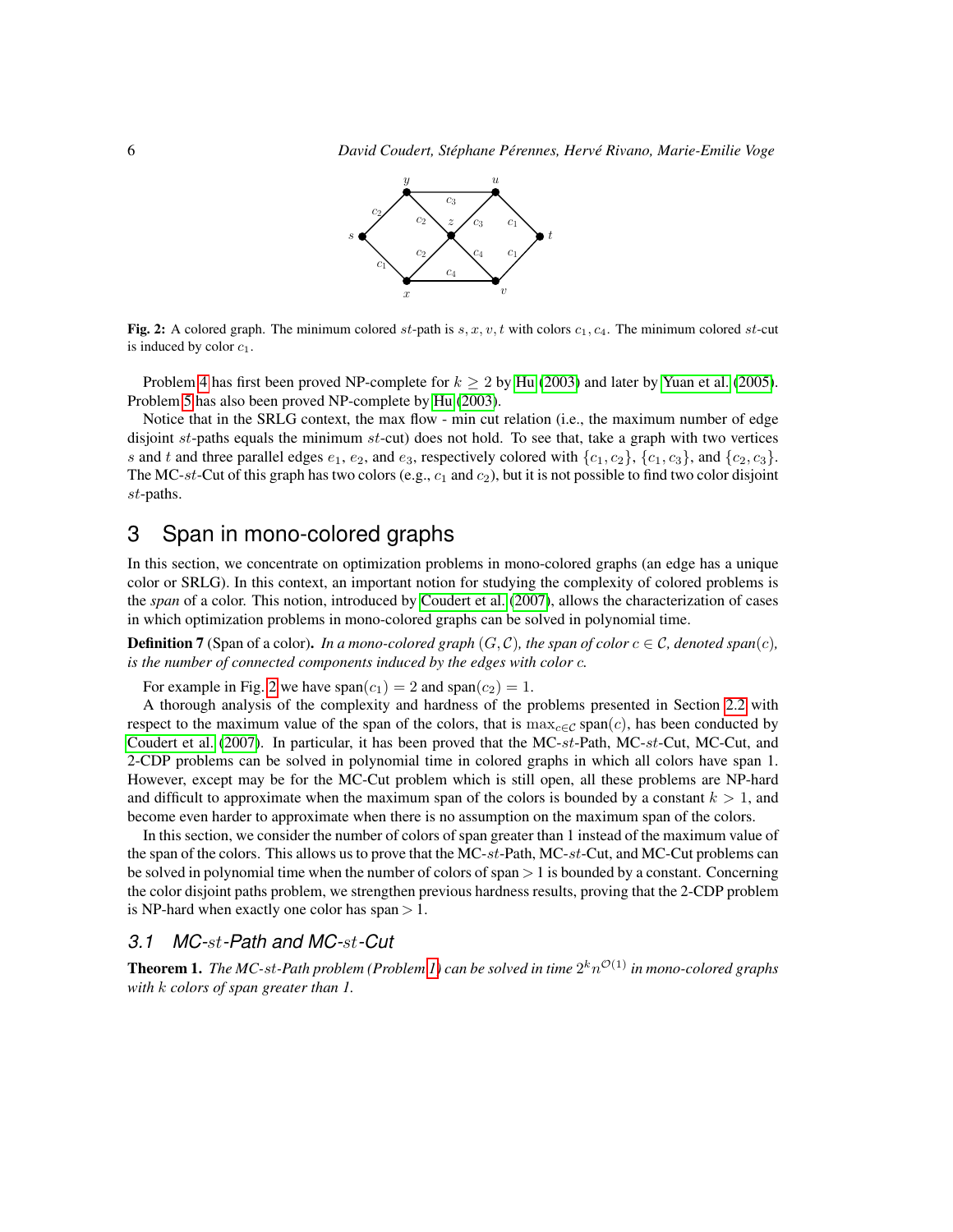#### *Combinatorial optimization in networks with SRLGs*  $\frac{7}{2}$

**Proof:** The proof given by [Coudert et al.](#page-22-4) [\(2007\)](#page-22-4) that the MC-st-Path problem can be solved in polynomial time in colored graphs when all colors have span one assumes that all edges have a color. The proof builds an auxiliary graph  $H_{st}$  with one vertex per color and an edge between two vertices if the corresponding colors are incidents in  $(G, \mathcal{C})$ . It also adds vertices s and t and edges between s (resp., t) and vertices associated with colors incident to s (resp., t) in  $(G, \mathcal{C})$ . Then, it deduces a minimum colored st-path  $P_c$ in  $(G, C)$  from a shortest st-path P in  $H_{st}$ . In fact,  $P_c$  is a st-path in the subgraph of G induced by the colors associated with the vertices of P.

We can extend the proof of [Coudert et al.](#page-22-4) [\(2007\)](#page-22-4) to the case where some edges of  $(G, C)$  have no color (the creation and usefulness of colorless edges will be explained in the remainder of the proof) as follows. We build an instance  $(G, \mathcal{C}')$  where  $\mathcal{C}'$  contains all colors in  $\mathcal{C}$  plus one new color per non-colored edge in  $(G, C)$ . Then, we build the auxiliary graph  $H'_{st}$  of  $(G, C')$ , assign weight 1 to vertices of  $H'_{st}$  associated with colors in C and weight 0 to the other vertices, compute a minimum cost  $st$ -path  $P'$  in  $H'_{st}$ , and deduce a minimum colored st-path  $P'_c$  in  $(G, \mathcal{C}')$  as previously. Obviously,  $P'_c$  has as few vertices associated with colors in C as possible, otherwise contradicting the fact that it is a shortest  $st$ -path in  $H'_{st}$ . Consequently, a minimum colored st-path  $P_c$  in  $(G, C)$  has the same set of edges as  $P'_c$  and for cost the number of vertices of  $P'$  that are associated with colors in  $C'$ .

Now, we proceed by enumerating over all colored graphs  $(G^i, \mathcal{C}_{i-1})$ , where  $\mathcal{C}_{i-1}$  is the set of colors of span one,  $C_{>1} \subseteq C$  is the set of colors of span greater than 1,  $\{C_{>1}^i, 0 \le i \le 2^{|C_{>1}|} - 1\}$  is the set of subsets of  $C_{>1}$  ( $C_{>1}^0 = \emptyset$ , and  $C_{>1}^{2|C_{>1}|-1} = C_{>1}$ ), and  $G^i = (V, E^i)$  is the subgraph of G in which all edges colored with colors in  $C_{>1} \setminus C_{>1}^i$  are removed (i.e.,  $E^i = E \setminus \cup_{c \in C_{>1} \setminus C_{>1}^i} E(c)$ ). In other words, we ensure that the computed paths do not use any color from the set  $C_{>1} \setminus C_{>1}^i$ . So,  $(G^i, C_{=1})$  is a colored graph where some edges have no color: the edges with a color in  $\mathcal{C}_{>1}^i$  in  $(G, \mathcal{C})$ . We then compute a minimum colored st-path  $P_{=1}^i$  in  $(G^i, \mathcal{C}_{=1})$  and deduce the colored st-path  $P^i$  in  $(G, \mathcal{C}_{=1} \cup \mathcal{C}_{>1}^i)$  with cost  $cost(P^i) = cost(P^i_{=1}) + |C^i_{>1}|$ . In other words, we assume that  $P^i$  uses all colors in  $C^i_{>1}$  even though it is not necessary. If there is no st-path  $P_{=1}^i$  in  $(G^i, C_{=1})$ , we set  $cost(P^i) = +\infty$ .

We claim that the path P with minimum cost over all paths  $P^i$  is a minimum colored st-path in  $(G, C)$ . Firstly, since we enumerate over all colored graphs  $(G^i, C_{=1})$ , at least one of them results in a path  $P^i$ with non infinite cost (in the worse case  $(G^{2^{lC>1-l-1}}, C_{=1})$ ), and so we have a valid colored st-path. Now, consider a minimum colored st-path P of  $(G, \mathcal{C})$  with cost  $\gamma$  and suppose it uses the colors of some set  $\mathcal{C}_{>1}^i$ . The corresponding path  $P_{=1}^i$  in  $(G^i, \mathcal{C}_{=1})$  is a minimum colored st-path with cost  $w = \gamma - |\mathcal{C}_{>1}^i|$ . Indeed, suppose there exists a path with cost  $w' < w$  in  $(G^i, C_{i=1})$ , then the corresponding path in  $(G, C)$ will have weight  $w' + |\mathcal{C}_{>1}^i| < \gamma$ , a contradiction.

Summarizing, the minimum colored st-path P in  $(G, C)$  is associated with a minimum colored st-path  $P^i$  of some  $(G, \mathcal{C}_{i-1} \cup \mathcal{C}_{i}^i)$ , and so with a minimum colored st-path  $P_{i-1}^i$  in  $(G^i, \mathcal{C}_{i-1})$ . The construction of  $(G^i, \mathcal{C}_{i=1})$  can be done in polynomial time, the computation of  $P^i$  can also be done in polynomial time, and there are  $2^{|\mathcal{C}_{>1}|}$  graphs  $(G^i, \mathcal{C}_{=1})$ . When  $|\mathcal{C}_{>1}|$  is bounded by a constant k, the overall computation time is  $2^k n^{\mathcal{O}(1)}$ .  $\Box$ 

In the example of Fig. [2,](#page-5-1) we have  $\mathcal{C}_{>1} = \{c_1\}$ . Also, there is no st-path from s to t in  $(G^0, \mathcal{C}_{=1})$ , or said equivalently, the minimum cost is  $+\infty$ . In  $(G^1, \mathcal{C}_{=1})$ , the minimum cost st-path  $P_{=1}^1$  is s, x, v, t of cost 1 to which we associate the path s, x, v, t in  $(G, \mathcal{C})$  of minimum cost  $1 + 1 = 2$  and using colors  $c_1$ and  $c_4$ .

<span id="page-6-0"></span>**Theorem 2.** The MC-st-Cut problem (Problem [2\)](#page-4-2) can be solved in time  $2^k n^{\mathcal{O}(1)}$  in mono-colored graphs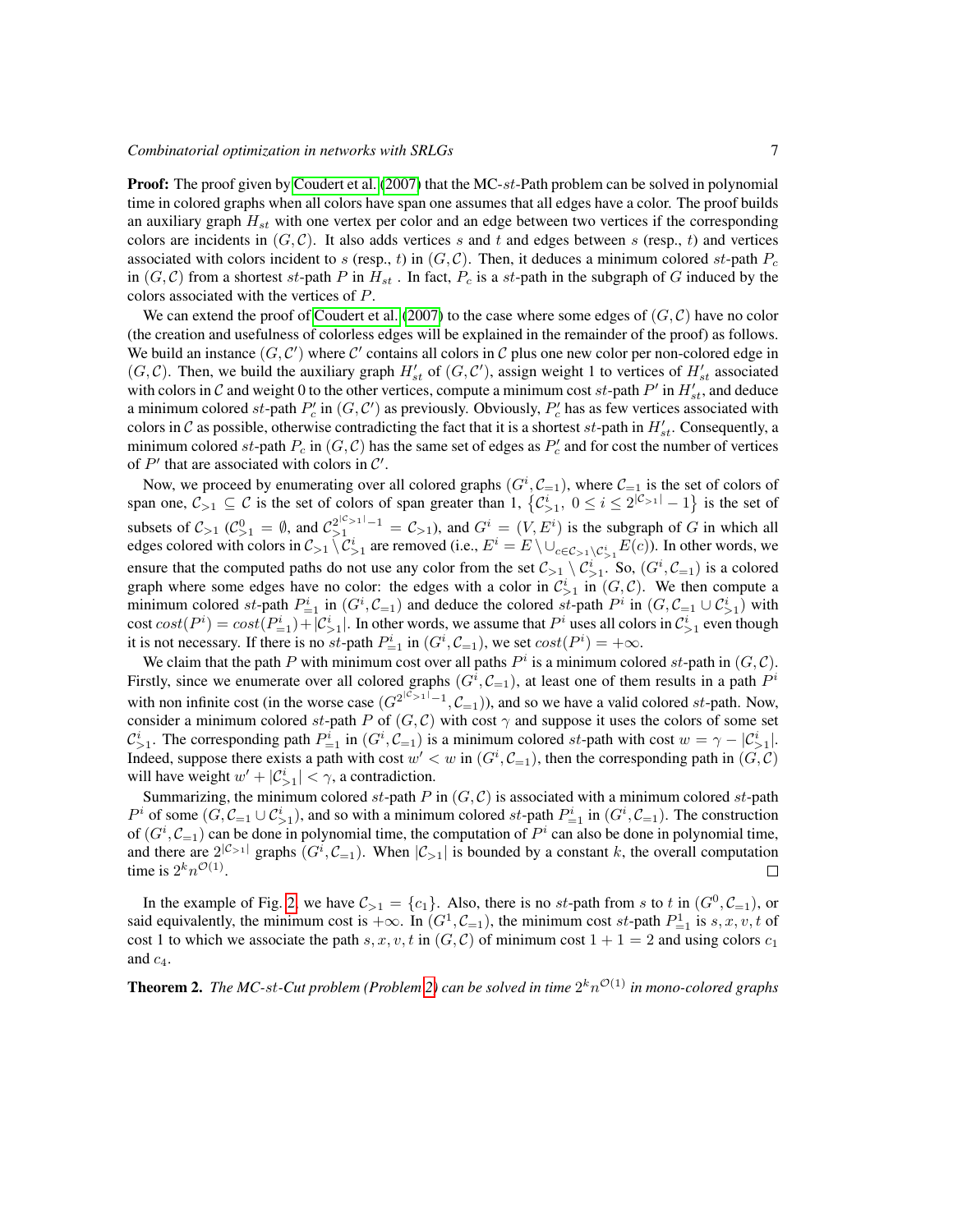

<span id="page-7-0"></span>**Fig. 3:** Reduction from 3SAT to 2-CDP. Only four crossing edges are represented (colors  $\lambda_{13}^1$ ,  $\lambda_{31}^3$ ,  $\lambda_{33}^3$  and  $\lambda_{31}^3$ ). All edges drawn with line style " $---$ " are assigned color  $c_1$ .

*with* k *colors of span greater than 1.*

**Proof:** The proof is similar to the proof of Theorem [1,](#page-5-2) except that instead of computing a path in  $(G^i, \mathcal{C}_{i=1})$ , we compute a minimum colored st-cut. So, we simply need to extend the proof of [Coud](#page-22-4)[ert et al.](#page-22-4) [\(2007\)](#page-22-4) in order to compute a minimum colored st-cut in a colored graph in which some edges have no color, which is done computing a minimum *weighted* vertex st-cut in the auxiliary graph build in the proof of [Coudert et al.](#page-22-4) [\(2007\)](#page-22-4) instead of a minimum vertex st-cut.  $\Box$ 

Remark that the cost of a cut is independent of the span (number of connected components) of the colors. The same observation holds for MC-st-Path and MC-Cut.

In the example of Fig. [2,](#page-5-1) we compute the minimum colored st-cuts  $S_{=1}^0$  and  $S_{=1}^1$  respectively in  $(G^0, \mathcal{C}_{=1})$  and  $(G^1, \mathcal{C}_{=1})$  to determine the MC-st-Cut.  $S^0_{=1}$  has cost  $+\infty$  since s and t are disconnected when removing edges with color  $c_1$ , and so  $S^0 = S_{-1}^0 \cup \{c_1\}$  has also cost  $+\infty$ .  $S_{-1}^1$  has cost 0 since the edges in  $E(c_1)$  have no color in  $(G^1, \mathcal{C}_{=1})$ , and so  $S^1 = \{c_1\}$  has cost 1. The MC-st-Cut is induced by color  $c_1$ .

**Corollary 1.** The MC-Cut problem (Problem [3\)](#page-4-3) can be solved in time  $2^k n^{\mathcal{O}(1)}$  in mono-colored graphs *with* k *colors of span greater than 1.*

**Proof:** The MC-Cut is the minimum over all pairs of vertices  $\{s, t\}$  of the MC-st-Cut.

 $\Box$ 

#### *3.2 Color Disjoint Paths*

The 2-CDP problem can be solved in polynomial time in colored graphs in which all colors have span 1, as shown by [Datta and Somani](#page-22-7) [\(2008\)](#page-22-7); [Coudert et al.](#page-22-4) [\(2007\)](#page-22-4). However, as soon as one color has span > 1, the 2-CDP problem is NP-hard.

<span id="page-7-1"></span>**Theorem 3.** *There is a polynomial time reduction from 3SAT to the 2-CDP problem (Problem [4](#page-4-0) for*  $k = 2$ ) *in mono-colored graphs with exactly one color of span* > *1. Consequently, finding two color disjoint paths in such a colored graph is NP-hard.*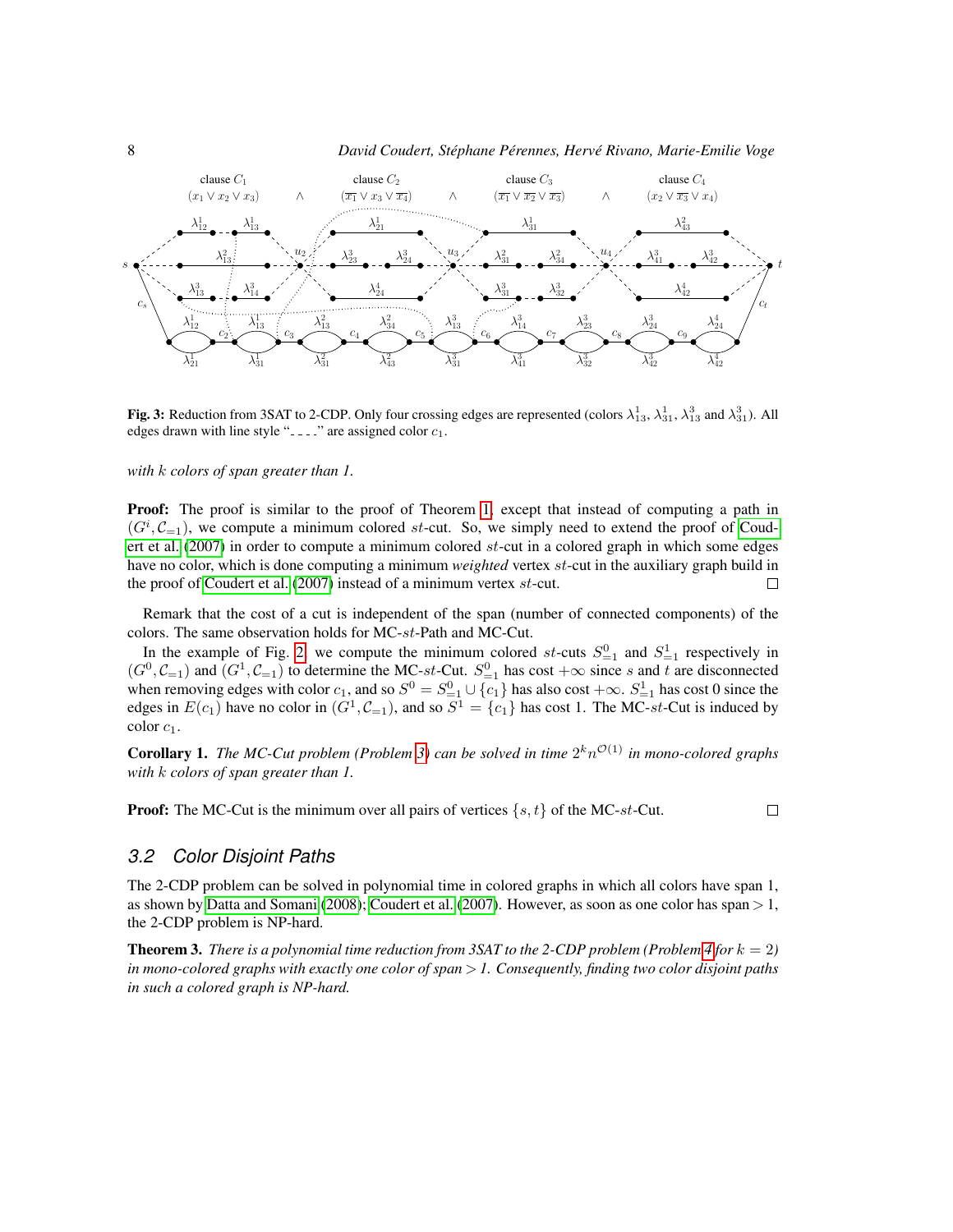**Proof:** Consider an instance of 3SAT with *n* variables  $x_i$ ,  $1 \le i \le n$ , and *m* clauses  $C_j$ ,  $1 \le j \le m$ , each being a disjunction of at most three literals. The 3SAT problem consists in finding a truth assignment satisfying the  $m$  clauses.

From this instance we construct an instance of the 2-CDP problem as follows. Let us first define the color set C. It contains a color  $c_1$ , which will be the only one of span > 1 and two colors,  $\lambda_{jk}^i$  and  $\lambda_{kj}^i$ , for each pair of clauses  $(C_j, C_k)$  such that  $x_i$  belongs to  $C_j$  and  $\overline{x_i}$  belongs to  $C_k$ . We will add some other colors later to complete the construction.

The mono-colored graph  $(G, \mathcal{C})$  is divided into two parts, each one connecting the vertices s and t of G. The first part represents the clauses and is thus divided into m sections delimited by  $m + 1$  vertices  $u_1 = s, u_2, \ldots, u_{m+1} = t$ . For each  $j \in \{1, \ldots, m\}$  and for each literal  $x_i$  (resp.  $\overline{x_i}$ ) belonging to  $C_j$ there is a path connecting  $u_j$  to  $u_{j+1}$  containing one edge of each color  $\lambda_{jk}^i$  (resp.  $\lambda_{kj}^i$ ) such that  $C_k$ contains  $\overline{x_i}$  (resp.  $x_i$ ). We insert an edge of color  $c_1$  at the beginning and end of each  $u_j\overline{u_{j+1}}$ -paths, and between the consecutive edges of each color  $\lambda_{jk}^i$  (resp.  $\lambda_{kj}^i$ ) such that  $C_k$  contains  $\overline{x_i}$  (resp.  $x_i$ ), as shown on Fig. [3.](#page-7-0)

The second part of the graph is a kind of path composed of an alternating succession of simple and multiple edges. This path is long enough to contain a multiple edge for each pair of clauses  $(C_i, C_k)$ such that  $x_i$  belongs to  $C_j$  and  $\overline{x_i}$  belongs to  $C_k$ , for each variable  $x_i$ . Such a multiple edge consists of two parallel edges of colors respectively  $\lambda_{jk}^i$  and  $\lambda_{kj}^i$ . The simple edges have all a distinct and new color reduced to one edge, and the path begins with a simple edge with color denoted  $c_s$  and ends with a simple edge with color denoted  $c_t$ .

The two parts are connected in s and t but also through each color of the  $\lambda^i$  kind as follows. Indeed, note that till now each of these colors has span 2 with exactly one edge in the first part of the graph and one edge in the second. Since we want  $c_1$  to be the only color of span > 1, these colors have to be of span 1: we add an edge of color  $\lambda_{jk}^i$  between one extremity of the first occurrence of the color  $\lambda_{jk}^i$  and one extremity of its second occurrence. In the following we refer to such edges as *crossing edges*.

Before proving the equivalence in terme of positiveness of the two instances, let us show that if there are two color disjoint paths in the colored graph  $(G, \mathcal{C})$ , then one of them belongs entirely to the first part of the graph and the other to the second part. The first remark is that  $s$  and  $t$  both have colored degree two with several edges of color  $c_1$  in the first part and one edge in the second part of the graph with a color different from  $c_1$ . Thus if there are two color disjoint  $st$ -paths, there is necessarily one (*the first path*) that begins and ends with color  $c_1$  in the first part of the graph, and an other one (*the second path*) which begins with the edge of color  $c_s$  and ends with the edge of color  $c_t$  in the second part. Then, since the first path has to use color  $c_1$  and since each edge of the  $\lambda^i$  color kind is inserted between two edges of color  $c_1$ , the second path cannot use any crossing edge in order to go on in the first part as it will use as next edge one of color  $c_1$  which is forbidden. Consequently, according to the topology of the second part, the second path has to use all the simple edges of the second part of the graph and exactly one color from each pair  $(\lambda^i_{jk}, \lambda^i_{kj})$ . This also implies that the first path cannot use any crossing edge because then it has to use either a simple edge of the second part or an other crossing edge of color  $\lambda_{jk}^i$  associated with the color  $\lambda_{kj}^i$  of the crossing edge it has used to come in the second part. Note that there is only one crossing edge of a given color  $\lambda_{jk}^i$ . So, to go from one part of the graph to the other and back, two distinct  $\lambda$  kind colors are necessarily used.

Therefore, we have established that if two color disjoint st-paths exist in the graph we have constructed, one of them is contained in the first part of the graph, and the other in the second part. We now need to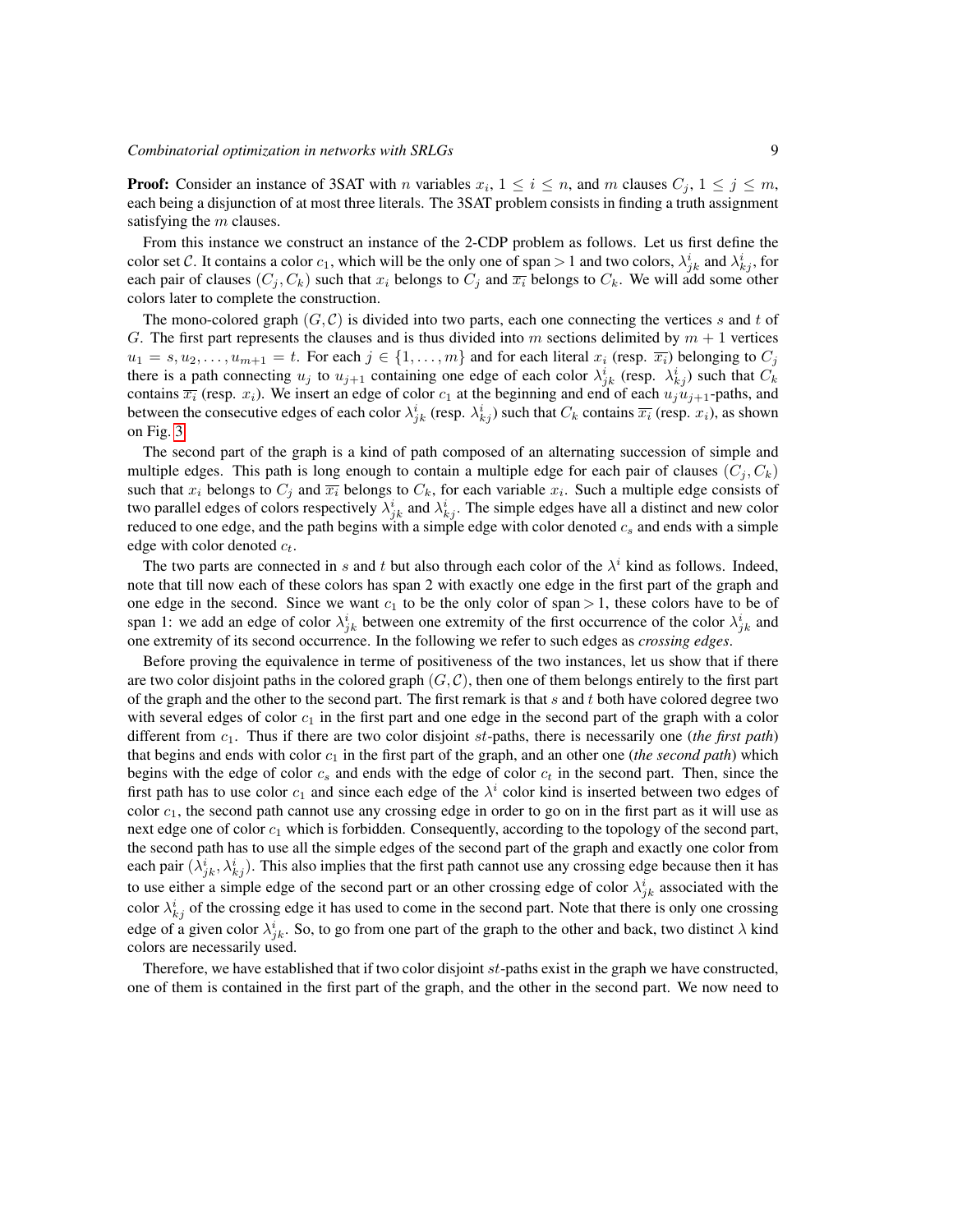prove that if there are two color disjoint  $st$ -paths in the graph, there is a truth assignment satisfying all clauses of the instance of 3SAT.

Assume that the first path uses the subpath corresponding to literal  $x_i$  (resp.  $\overline{x_i}$ ) between  $u_j$  and  $u_{j+1}$ . Then it uses all the color  $\lambda_{jk}^i$  (resp.  $\lambda_{kj}^i$ ) such that  $x_i$  (resp.  $\overline{x_i}$ ) belongs to  $C_j$  and  $\overline{x_i}$  (resp.  $x_i$ ) belongs to  $C_k$ . This implies that the second path has to use all the color  $\lambda_{kj}^i$  (resp.  $\lambda_{jk}^i$ ) to reach t and be color disjoint from the first path. Consequently, the first path cannot use these last colors and thus cannot use the subpath corresponding to  $\overline{x_i}$  (resp.  $x_i$ ) between  $u_k$  and  $u_{k+1}$  for all the k concerned.

Therefore, when there are two color disjoint  $st$ -paths in the graph we can deduce a truth assignment by setting to true any literal corresponding to a subpath used by the first path between s and t. From the preceding paragraph we are sure that no variable can be assigned to true (literal  $x_i$  true) and false (literal  $\overline{x_i}$  true) at the same time. In addition, since the first path has to go through every section representing a clause, at least one literal per clause is set to true, which means that all the clauses are satisfied. If some variables are not assigned any value, then they are not necessary to satisfy any clause, and we can assign them any value without changing the answer to the 3SAT instance. Consequently, if there are two color disjoint st-paths connecting s and t, there is a truth assignment satisfying all the clauses of the 3SAT instance.

We now only need to prove that when there is a truth assignment satisfying all the clauses of the 3SAT instance, there are also two color disjoint  $st$ -paths connecting  $s$  and  $t$ . So we consider a truth assignment satisfying the instance of 3SAT. We define the first path to be composed of all the subpaths associated with literal set to true by this assignment. Since the assignment satisfies all clauses, the path connects s and t. In addition, by construction of the graph, the first path can use only one color from each pair  $(\lambda^i_{jk}, \lambda^i_{kj})$ , the other color of each pair is then available for the second path which thus exists and that concludes the proof.  $\Box$ 

Corollary 2. *The* k*-CDP (Problem [4\)](#page-4-0) and max diverse colored* st*-path (Problem [5\)](#page-4-1) problems are NP-hard in colored graphs with at least one color of span* > *1.*

# <span id="page-9-0"></span>4 Star property

We now consider the case where all the links affected by a risk share an end-vertex. Such failure scenario corresponds to risks like the cut of a conduit containing links issued from a node, or card failures in a router node. It leads to optimization problems in multi-colored graphs with a peculiar property called the *star property*, introduced by [Luo and Wang](#page-23-6) [\(2005\)](#page-23-6). In this section we show how to exploit this locality property to solve some problems in polynomial time.

**Definition 8** (Star color). *In a multi-colored graph*  $(G, \mathcal{C})$ *, a color*  $c \in \mathcal{C}$  *is called a* star color *if all edges of* E(c) *are incident to the same vertex, called the* center of the color *(i.e., they form a star). When*  $|E(c)| = 1$ , one can choose any of the end-vertices of edge  $e \in E(c)$  as the center of color c. Other colors *are called* non star colors*.*

Definition 9 (Star property). *A multi-colored graph has the* star property *if it has only star colors.*

The multi-colored graph of Fig. [4\(a\)](#page-10-0) has the star property, which is not the case for the example of Fig. [1](#page-3-0) where colors  $c_1$ ,  $c_2$ , and  $c_4$  are not stars.

Notice that the star property in mono-colored graphs implies that all colors have span 1, but the converse is false (see Section [5\)](#page-11-0).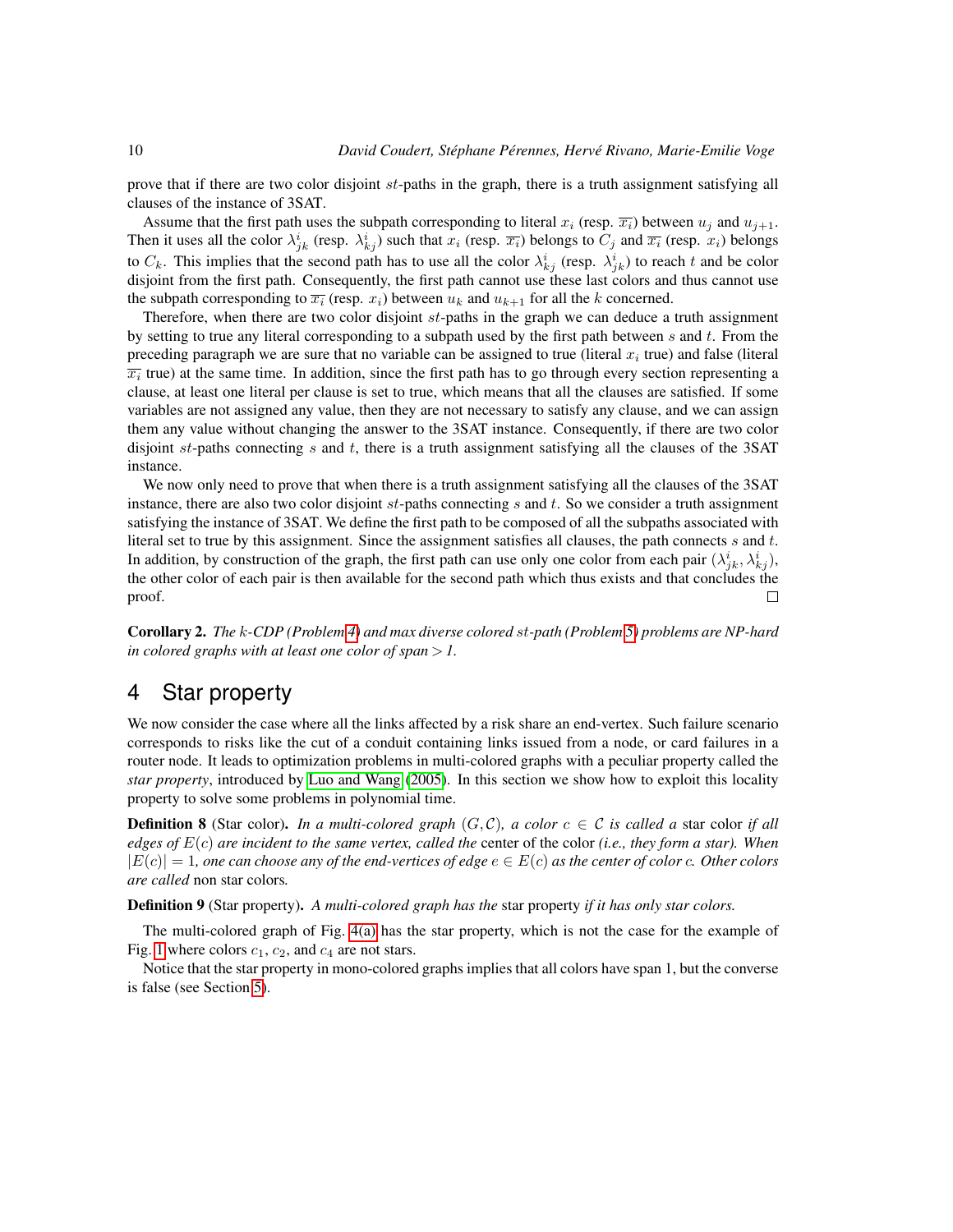<span id="page-10-0"></span>

<span id="page-10-2"></span>Fig. 4: A a multi-colored graph with the star property and the auxilliary graph  $G_{st}$  as constructed in the proof of Theorem [4.](#page-10-1)

#### *4.1 Graphs with the star property*

It has been claimed by [Luo and Wang](#page-23-6) [\(2005\)](#page-23-6) that the 2-CDP problem can be solved in polynomial time in multi-colored graphs with the star property. However, it has later been proved by [Bermond et al.](#page-21-0) [\(2015\)](#page-21-0) that in fact the 2-CDP problem is NP-Hard in this context. We now show that the star property can be exploited to construct an auxiliary multi-colored graph in which shortest path algorithms such as Dijkstra can be used without any modification as explained after.

<span id="page-10-1"></span>Theorem 4. *The MC-*st*-Path problem can be solved in polynomial time in multi-colored graphs with the star property.*

**Proof:** We use an auxiliary multi-colored graph  $(G<sub>st</sub>, C<sub>st</sub>)$  that depends on the vertices s and t needing to be connected by a minimum color path in the initial multi-colored graph  $(G, C)$ . Each st-path in the auxiliary graph  $G_{st}$  corresponds to an  $st$ -path of  $G$  of the same cost. This auxiliary graph is constructed as follows. We assume here that all colors have a center, even if they appear on a single edge of  $G$  in which case we can choose as center one of its end-vertices. We associate with each edge  $\{u, v\}$  of G a vertex  $\langle uv \rangle$  in  $G_{st}$ , and there is an edge  $\{\langle uv \rangle, \langle vw \rangle\}$  in  $G_{st}$  if G has both edges  $\{u, v\}$  and  $\{v, w\}$ . Then we assign color  $c \in \mathcal{C}$  to edge  $\{\langle uv \rangle, \langle vw \rangle\}$  if  $c \in \mathcal{C}(\{u, v\}) \cup \mathcal{C}(\{v, w\})$  is centered in v. Next, we add vertex s to  $G_{st}$ , edges between s and  $\langle su \rangle$  for all neighbors u of s in G, and we assign color c to edge  $\{s,\langle su\rangle\}$  if  $c \in \mathcal{C}(\{s,u\})$  is centered in s. We also add a vertex t to  $G_{st}$ , edges between t and  $\langle tu\rangle$  for all neighbors u of t in G, and we assign color c to edge  $\{t,\langle tu \rangle\}$  if  $c \in C(\{t, u\})$  is centered in t. Finally, we set the weight of edge e in  $G_{st}$  to  $|\mathcal{C}_{st}(e)|$  (edges such that  $\mathcal{C}_{st}(e) = \emptyset$  have weight 0).

The next step is to prove that Dijkstra's algorithm computes an optimal colored  $st$ -path in  $G_{st}$ . To do so, observe that there exists a shortest path which does not use two edges of the form  $\{\langle uv \rangle, \langle vw \rangle\}$ and  $\{\langle vw \rangle, \langle vx \rangle\}$  (i.e., three vertices with a common symbol v). Indeed, by construction the edge costs satisfy the triangular inequality (colors of  $\{u, v\}$  and  $\{v, x\}$  centered in v appear either on  $\{\langle uv \rangle, \langle vw \rangle\}$ or on  $\{\langle vw\rangle, \langle vx\rangle\}$ . Therefore, a path given by the algorithm uses at most one edge containing a given color, and so the cost of a shortest path in  $G_{st}$  is exactly the number of colors used by the corresponding path in  $(G, C)$  by construction.  $\Box$ 

In the example of Fig. [4,](#page-10-2) the path s,  $\langle su \rangle$ ,  $\langle uv \rangle$ ,  $\langle tv \rangle$ , t is a shortest path in  $G_{st}$  between s and t and it has cost 6. We deduce that the MC-st-Path uses in  $(G, C)$  the 6 colors  $c_1, c_2, c_3, c_4, c_{15}, c_{16}$  and follows the path  $s, u, v, t$ .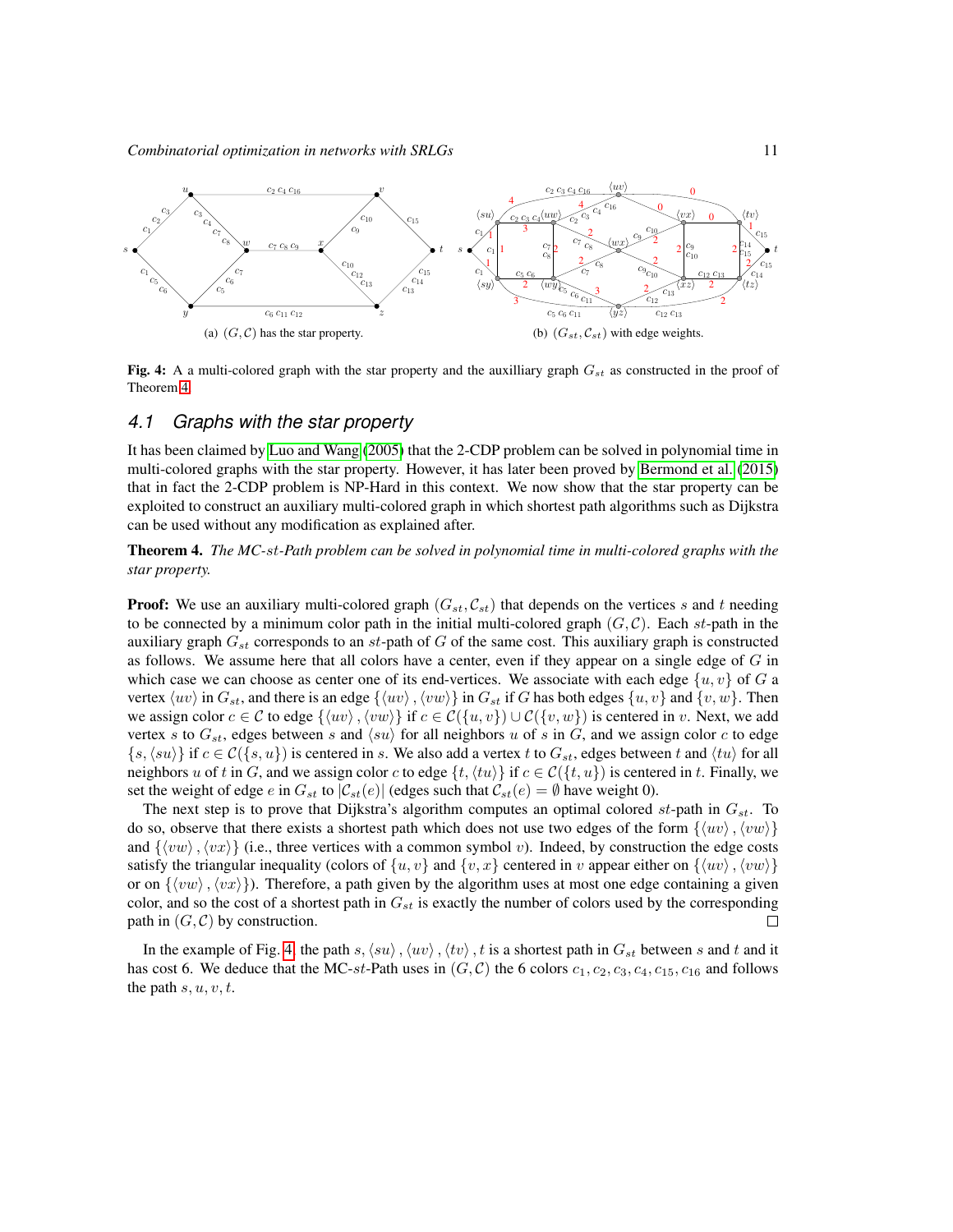The complexity of the MC-st-Cut and MC-Cut problems have not yet been formally investigated with the star property. However, it happens that the multi-colored graphs constructed in the NP-completeness proofs of the MC-Cut and MC-st-Cut problems given by [Farago](#page-22-5)  $(2006)$  and [Coudert et al.](#page-22-4)  $(2007)$  have the star property. More precisely, using these results we get:

Theorem 5. *The MC-Cut problem (Problem [3\)](#page-4-3) is NP-hard in multi-colored graphs with the star property. Furthermore, unless*  $NP \subset TIME(n^{\mathcal{O}(\log \log n)})$ , it is hard to approximate within a factor  $(1 - \varepsilon) \ln m$ , ∀ε > 0*, where* m *is the number of edges of the multi-colored graph.*

Theorem 6. *The MC-*st*-Cut problem (Problem [2\)](#page-4-2) is NP-hard in multi-colored graphs with the star property. Furthermore , unless P* = NP, it is hard to approximate within a factor 2<sup>log1−8</sup> |C|<sup>1</sup>2, where C is the *set of colors and*  $\delta = (\log \log |\mathcal{C}^{\frac{1}{2}}|)^{-\varepsilon}$  *for all*  $\varepsilon < \frac{1}{2}$ *.* 

## *4.2 Graphs with a bounded number of non star colors*

<span id="page-11-1"></span>**Theorem 7.** The MC-st-Path problem (Problem [1\)](#page-3-2) can be solved in time  $2^k n^{\mathcal{O}(1)}$  in multi-colored graphs *with* k *non star colors.*

**Proof:** We use a similar auxiliary multi-colored graph as in the proof of Theorem [4.](#page-10-1) Let  $\mathcal{NS} \subseteq \mathcal{C}$  be the set of non star colors of G and let  $k = |\mathcal{NS}|$ . For each color  $c \in \mathcal{NS}$  and for each edge  $\{u, v\}$  of G such that  $c \in \mathcal{C}(\{u, v\})$ , we arbitrarily set the center of c on edge  $\{u, v\}$  to either u or v. Then, in the construction of  $G_{st}$ , edge  $\{\langle uv \rangle,\langle vw \rangle\}$  is assigned the colors of  $C(\{u, v\}) \cup C(\{v, w\})$  that are centered in v.

Now, for each subset  $S$  of the  $2^k$  subsets of  ${\cal NS}$  we construct a new graph  $G_S$  from  $G_{st}$  as follows. All the edges containing the non star colors of  $\mathcal{NS} \setminus \mathcal{S}$  are removed and the cost of the colors belonging to S is set to zero when computing the integer cost of an edge, unlike other remaining colors whose cost is 1 on each edge where they appear. Then a shortest path is computed in  $G<sub>S</sub>$ . We add |S| to the cost of the obtained path to account for the colors from  $S$  whose cost was null and which have thus potentially been used freely by the path.

Note that only a subset of  $S$  might have been actually used by the path and thus the cost that we associate with the path is not necessarily its actual number of colors. However, since we consider all subsets of non star colors, and then finally keep as solution the shortest path among all the computed ones, it is of no consequence. The same reasoning as in the proof of Theorem [4](#page-10-1) permits to check that the obtained path is optimal.

To conclude, this solving method consists in computing a classical shortest path  $2^k$  times, where  $k =$  $|NS|$ , on a graph obtained in polynomial time from the initial graph. Therefore the time complexity of the algorithm is  $2^k n^{\mathcal{O}(1)}$ .  $\Box$ 

## <span id="page-11-0"></span>5 Transformations

In the previous sections, we have seen that some problems can be solved in polynomial time in either multi-colored graph with the star property or in mono-colored graphs with colors of span 1. In this section we present the basic transformations from one of these representations to the other. The objective of these transformations is to use the best combination of representations and algorithms to solve a given problem.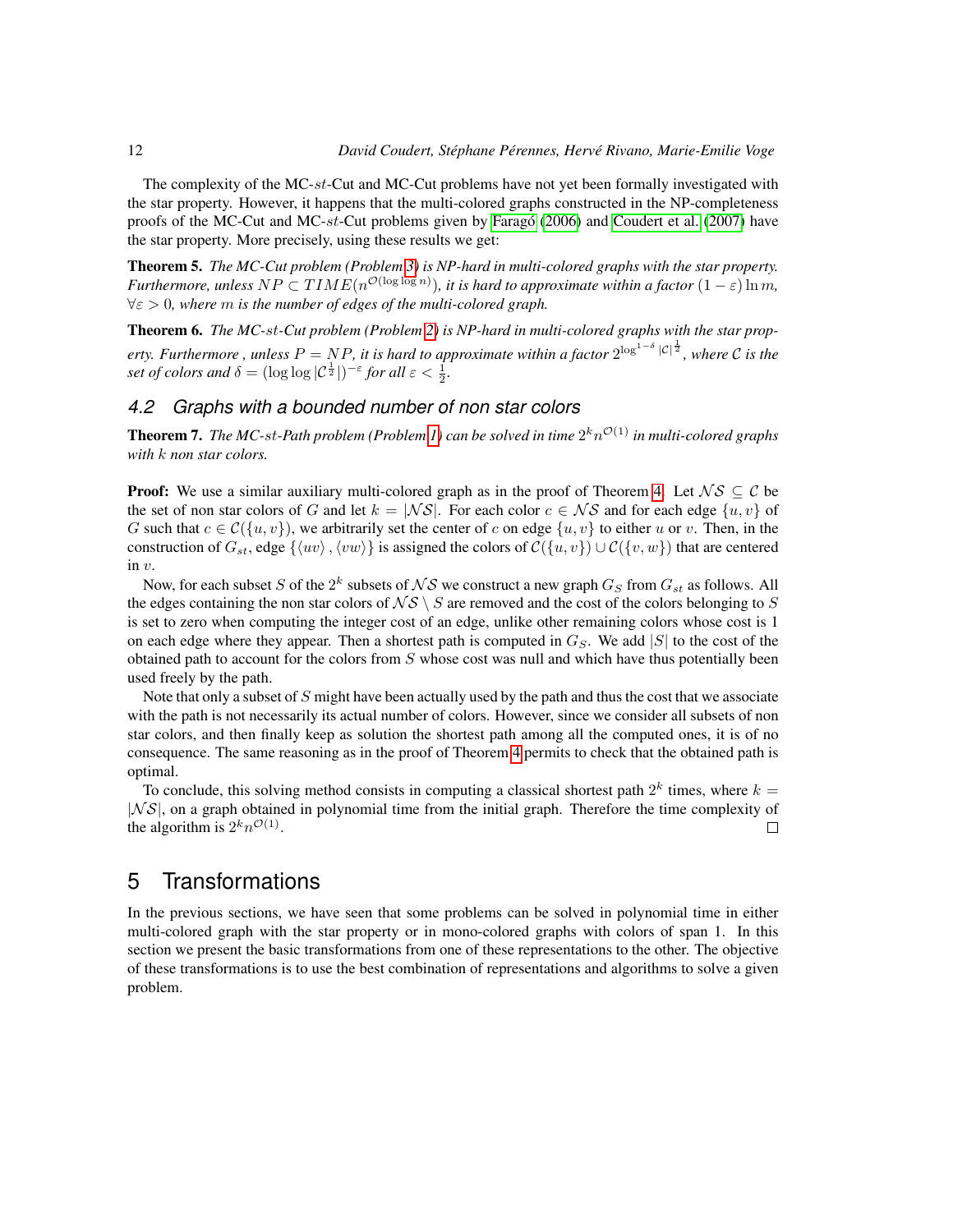*Combinatorial optimization in networks with SRLGs* 13

<span id="page-12-0"></span>

<span id="page-12-2"></span><span id="page-12-1"></span>Fig. 5: A multi-colored graph (Fig. [5\(a\)\)](#page-12-0) and two possible Associated Colored Graphs. The mono-colored graph of Fig. [5\(b\)](#page-12-1) has span 1 and the star property.

## *5.1 Associated colored graph*

Definition 10 (AND transformation and Associated Colored Graph). *An* AND *transformation consists in replacing each edge*  $e = \{u, v\}$  *of the multi-colored graph (a multi-colored edge) by a subpath of length*  $k = |\mathcal{C}(e)|$ ,  $P_e = \{e_i = (u_i, u_{i+1}), 0 \leq i \leq k\}$ , with  $u_0 = u$  and  $u_k = v$ , and then mapping the k colors *of* C(e) *on the* k *edges of* Pe*. The resulting graph is mono-colored and called the Associated Colored Graph obtained by the* AND *transformation.*

The AND transformation corresponds to the natural interpretation of the colors as SRLGs: the failure of a single SRLG is sufficient to break a link. Since the mapping of colors to the edges is arbitrary, a multi-colored graph has several distinct Associated Colored Graphs. For instance, an AND transformation applied to the multi-colored graphs of Fig. [5\(a\)](#page-12-0) may result in the colored graphs of Fig. [5\(b\)](#page-12-1) with all colors of span 1, or in the colored graph of Fig. [5\(c\)](#page-12-2) with all colors of span  $> 1$ . In view of the preceding sections it is interesting to do an AND transformation which gives an Associated Colored Graph of span 1 if possible or with the minimum number of colors with span  $> 1$ .

In an AND transformation, when an edge  $\{u, v\}$  is replaced by a subpath, the color c which appears on the first edge of the subpath will be said to be *attached to*  $u$  and the color  $c'$  which appears on the last edge attached to v. If the edge  $\{u, v\}$  is mono-colored with color c, color c will be considered as attached to both end vertices.

#### *5.2 Decision problem*

We now show that deciding whether a multi-colored graph can be transformed into a colored graph of span 1 or not can be done in polynomial time. Then we will extend the algorithm to obtain an algorithm finding whether, for a given  $k$ , a multi-colored graph can be transformed into a colored graph with at most k colors of span > 1. Once a bound K on the number of colors of span > 1 is found with this algorithm, it will be possible to determine by sequential or binary search the maximum number of colors of span 1 in an associated colored graph of the initial multi-colored graph.

To simplify the presentation, we assume that the graph has neither multiple edges nor loops, but the result can easily be adapted to these cases. The algorithm proceeds in 3 steps that we first describe informally while giving claims showing when a color cannot be of span 1.

*Step 1:* This step consists in determining for each edge whether its color set contains colors whose repartition in the graph implies that they cannot all be of span 1. We first split the colors into 2 classes:  $U$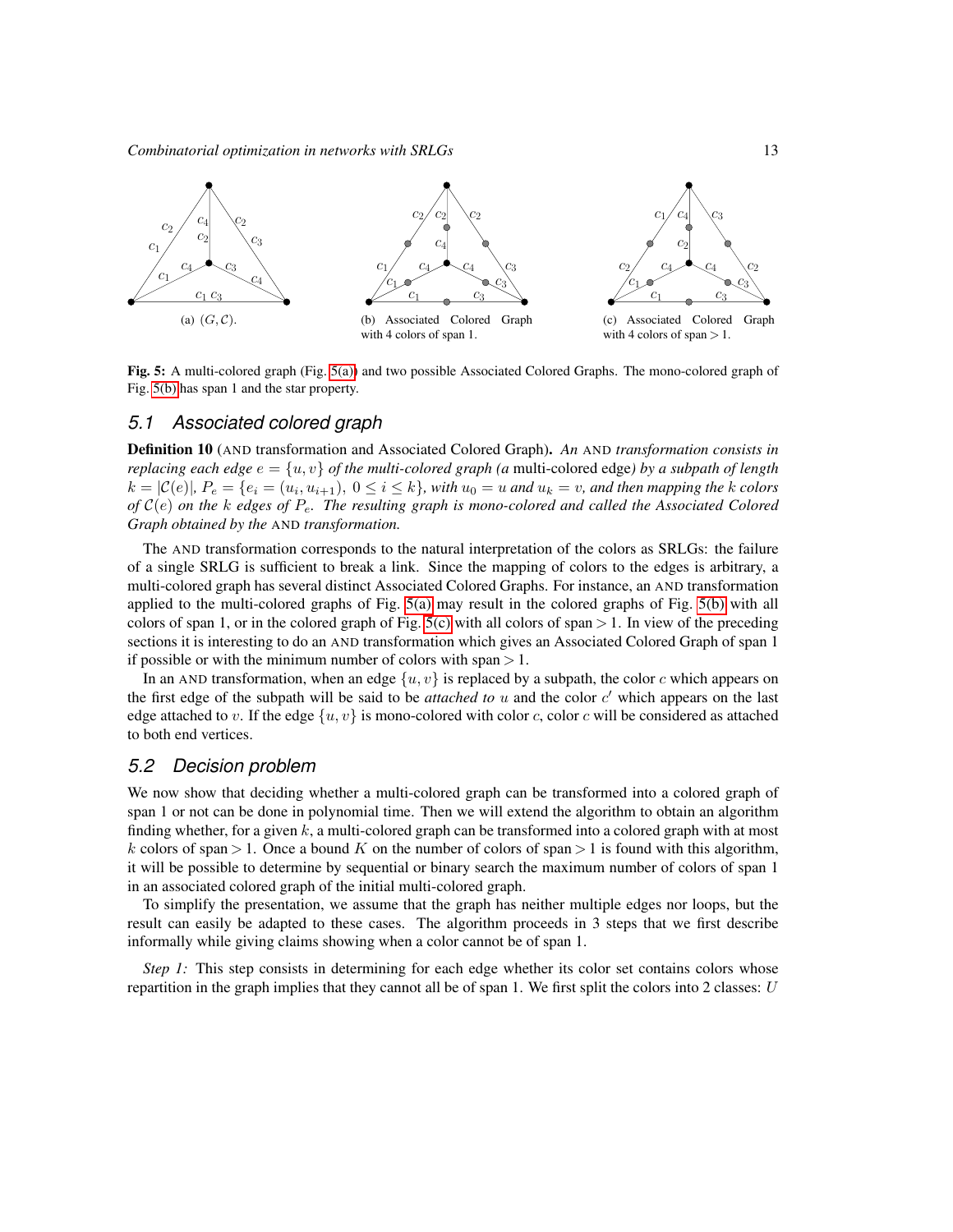(like Unique), the set of colors c such that  $|E(c)| = 1$ ; and  $\bar{U}$ , the set of other colors that is the colors c such that  $|E(c)| \geq 2$ .

The colors of U are trivially of span 1 and can be put in an AND transformation on any edge of the subpath associated with the unique edge on which they appear. However we cannot completely ignore them. As an example suppose a color c appears on three consecutive edges  $\{u, v\}$ ,  $\{v, w\}$  and  $\{w, x\}$ ; if there is no other color on  $\{v, w\}$ , then c is of span 1, by attaching c to v in the AND transformation of  $\{u, v\}$  and to w in the AND transformation of  $\{w, x\}$ . But if there is another color c' in U on the edge  $\{v, w\}$ , c will no more be of span 1 in any AND transformation.

If we want a color of  $\overline{U}$  appearing on an edge  $\{u, v\}$  to be of span 1 after an AND transformation, then this color cannot be put in the middle of the subpath associated with the edge. Indeed it will be disconnected from any other occurrence of the color. So it has necessarily to be attached to  $u$  or  $v$ . As an edge has only two end vertices and at most one color can be attached to one end vertex, we get the following claims:

<span id="page-13-3"></span>**Claim 1.** *If there is an edge e with*  $p \geq 3$  *colors of*  $\overline{U}$  *on it, then after any* AND *transformation at least*  $p - 2$  *colors have span* > 1.

<span id="page-13-2"></span>**Claim 2.** If there is an edge  $e$  with 2 colors of  $\bar{U}$  on it, then there can exist an AND transformation where *these two colors are of span 1 only if they can be attached to different end vertices of* e*.*

So we could immediately rule out the case where 3 or more colors of  $\bar{U}$  appear on the same edge. If we have 2 colors c and c' of  $\bar{U}$  appearing on an edge  $\{u, v\}$ , then they can be of span 1 only if there exists an AND transformation such that c is attached to an end vertex of  $\{u, v\}$  and c' to the other. In that case if there are other colors of  $U$  on this edge they will be put arbitrarily on the intermediate edges of the associated subpath. If there is only one color c of  $\overline{U}$  on an edge  $\{u, v\}$ , and if there are other colors of U appearing also on  $\{u, v\}$ , c will have to be attached to one end vertex of  $\{u, v\}$  and the other colors of U will have to be put arbitrarily on the remaining edges of the associated path. Otherwise if  $c$  is the unique color of  $\bar{U}$  appearing on  $\{u, v\}$  (edge mono-colored) nothing has to be done. These mono-colored edges will play a special role as we will see in Claims [4](#page-13-0) and [6.](#page-14-0) Finally if we have no color of  $\bar{U}$  on the edge  $\{u, v\}$ , we can put the colors of U on this edge in an arbitrary order on the subpath associated.

*Step 2:* The next step of the algorithm will consist in examining independently each color of  $\bar{U}$ . At the end of this step, we will have decided for each color either that the color considered cannot be of span 1, or that the color has a given status relatively to each edge on which it appears of one of the 3 kinds:

- $c$  is the unique color appearing on the edge  $e$ .
- $\bullet$  *c* is forced on the edge *e* to be attached to one specific end vertex of these edge.
- $c$  is free on the edge  $e$  (i.e. it can be attached to any one of the end vertices).

Let c be a given color of  $\bar{U}$  and let  $G[E(c)]$  be the subgraph generated by the edges  $E(c)$  of color c. We have the following immediate claim.

<span id="page-13-1"></span>**Claim 3.** *If*  $G[E(c)]$  *is not connected, then color c cannot be of span 1.* 

So, in what follows, let us suppose that  $G[E(c)]$  is connected. Let  $F(c)$  be the set of edges monocolored with color c, and let  $G[F(c)]$  be the corresponding graph.

<span id="page-13-0"></span>**Claim 4.** *If*  $G[F(c)]$  *is not connected, then color c cannot be of span 1.*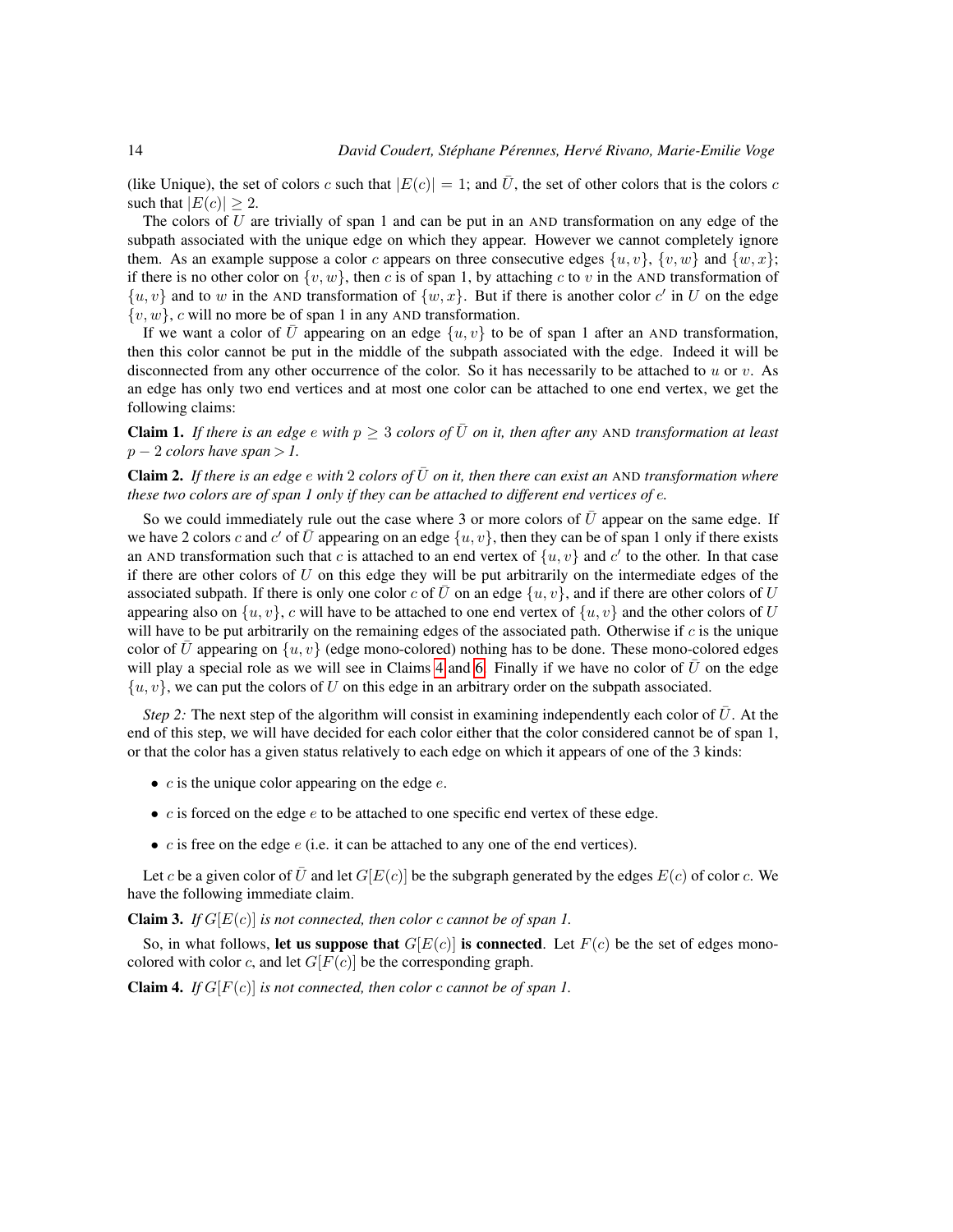*Combinatorial optimization in networks with SRLGs* 15

**Proof:** Consider two connected components  $G[F_1]$  and  $G[F_2]$  of  $G[F(c)]$ , with  $F_1, F_2 \subset F(c)$ . As  $G[E(c)]$  is connected, they are connected by a path between  $G[F_1]$  and  $G[F_2]$ :  $e_1, \ldots, e_i, \ldots e_k$  with  $e_i = \{u_i, u_{i+1}\}\$ and  $u_1 \in G[F_1], u_{k+1} \in G[F_2]$ ; the other vertices are neither in  $G[F_1]$  nor in  $G[F_2]$ and the edges are not mono-colored. But if color  $c$  is of span 1, it should, in any AND transformation, be attached on  $e_1$  to  $u_1$  and on  $e_k$  to  $u_k$ ; but that is impossible if  $k = 1$  as  $e_1$  is not mono-colored and impossible if  $k > 1$  as color c on  $e_1$  will be disconnected from color c on  $e_k$ .  $\Box$ 

<span id="page-14-1"></span>Claim 5. *If* F(c) *is empty, color* c *can be of span 1 only if it is a star color. In that case let* u *be the central vertex of the star, then color* c *is forced to be attached to* u *on all its edges which are of the form*  $\{u, v_i\}.$ 

**Proof:** If c is not a star color there exists in  $G[E(c)]$  a path of length 3:  $\{u, v\}$ ,  $\{v, w\}$ ,  $\{w, x\}$  (x can be equal to u). As  $F(c)$  is empty, to ensure a span 1 after an AND transformation color c should be attached to v on  $\{u, v\}$  and  $\{v, w\}$  and to w on  $\{v, w\}$  and  $\{w, x\}$  a contradiction.  $\Box$ 

<span id="page-14-0"></span>**Claim 6.** *If*  $G[F(c)]$  *is connected and not empty and color c is of span 1, then any edge*  $e = \{u, v\}$  *of*  $E(c) \setminus F(c)$  has at least one end vertex in  $G[F(c)]$ . Furthermore, if the edge e has only the vertex  $u$  (resp v*) in common with* G[F(c)]*, then* c *is forced on* e *to be attached to* u *(resp* v*). If it has its two end vertices in*  $G[F(c)]$  *then c is free on e.* 

**Proof:** Suppose an edge  $e = \{u, v\}$  of  $E(c) \setminus F(c)$  containing c has no end vertices in  $G[F(c)]$ . As  $G[E(c)]$  is connected, there is a path joining a vertex  $u_0$  of  $G[F(c)]$  to u consisting of edges not in  $F(c)$ . Then to be of span 1 c should be joined in any AND transformation to  $u_0$  on the first edge of this path, but it will be disconnected from the c on the edge e and so c cannot be of span 1. If e is connected to  $G[F(c)]$ only by the vertex  $u$  to be of span 1, it is forced to be attached to  $u$ .  $\Box$ 

Theorem 8. *Deciding whether an* AND *transformation on a multi-colored graph can result in a colored* graph of span 1 or not can be done in time  $\mathcal{O}\left( \sum_{e\in E} |\mathcal{C}(e)| \right)$ .

**Proof:** The proof follows from the complete description of the algorithm given in Algorithm [1.](#page-15-0)

In STEP 2 of Algorithm [1,](#page-15-0) we have to test for each color c if  $G[E(c)]$  and  $G[F(c)]$  are connected; then to test when  $F(c)$  is empty if  $E(c)$  is a star; and finally to determine for each edge in  $E(c) \setminus F(c)$  if its end vertices are in  $G[F(c)]$ . All these tests can be done in  $\mathcal{O}(|E(c)|)$  operations. Therefore STEP 2 can be done in at most  $\mathcal{O}(|E_m|)$ , where  $E_m$  is the set of edges of the resulting colored graph and  $|E_m| \leq$  $\sum_{e \in E} |\mathcal{C}(e)|$ . In STEP 3, we have to consider for each edge the status of the colors appearing on it. That can be done in  $\mathcal{O}(|\mathcal{C}(e)|)$  operations and so again STEP 3 can be done with  $\mathcal{O}(|E_m|)$  operations.  $\Box$ 

Note that in fact when Algorithm [1](#page-15-0) reaches a STOP, we have more information than only the fact that the graph cannot be transformed in a graph of span 1. Indeed the transformation is not possible for different reasons.

If we stop in STEP 2, then we know that the color c cannot be of span 1 in any transformation. So let us call REJ (like rejected) the set of colors which lead to a STOP in STEP 2. Then  $|REJ|$  is a lower bound on the number of colors which cannot be of span  $> 1$  in any AND transformation.

If we stop in STEP 3, we know that some colors cannot be together of span 1, but we do not know exactly what colors. If we stop because two colors  $c$  and  $c'$  are forced to be attached to the same end vertex of  $e$  we know that at least one cannot be of span 1 and we can decide to sacrifice one of them by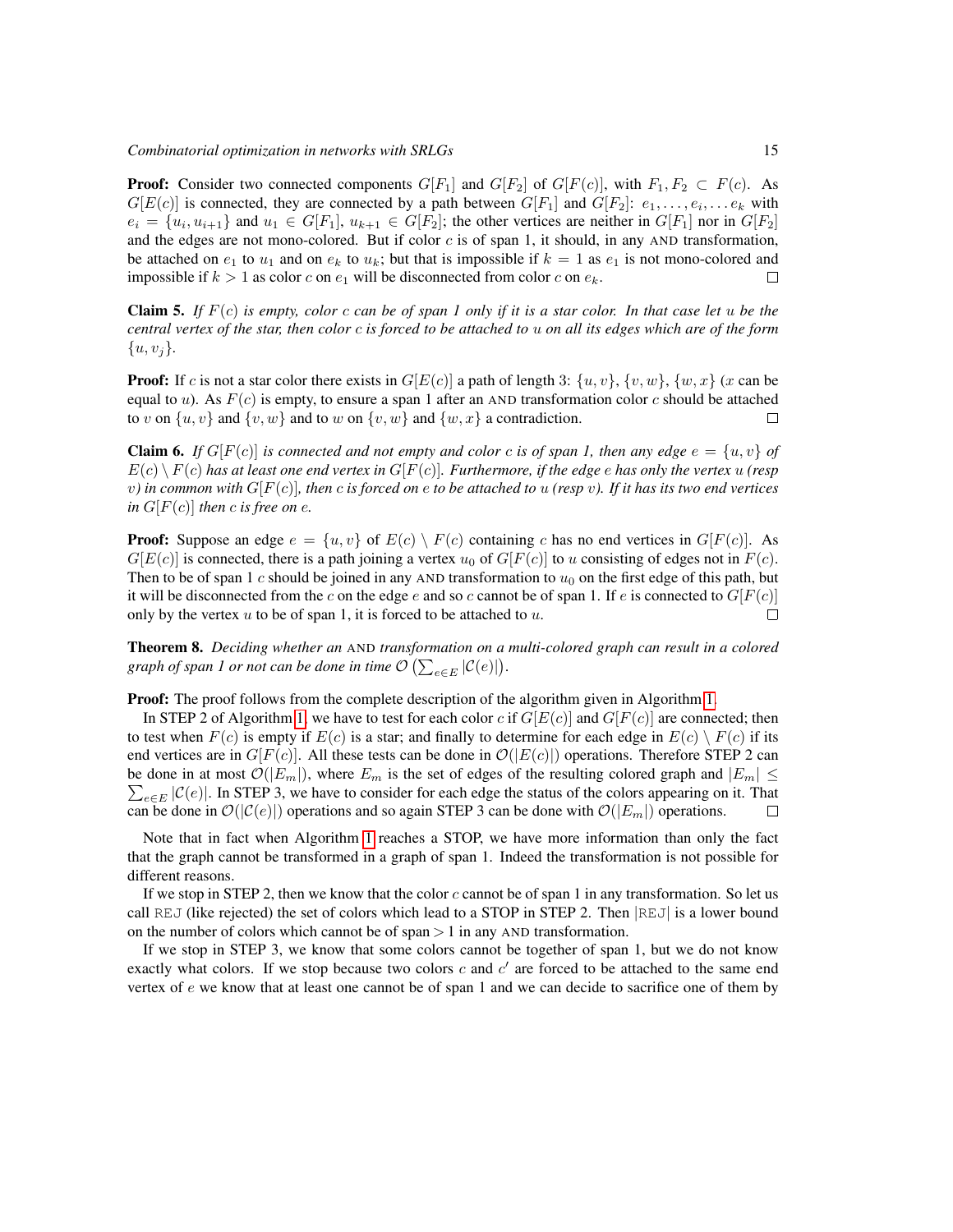Algorithm 1 From multi-colored to colored graph of span 1.

<span id="page-15-0"></span>STEP 1: Split the colors in two classes, U the set of color c such that  $|E(c)| = 1$ , and  $\overline{U}$  the set of other colors that is the colors c such that  $|E(c)| \geq 2$ .

STEP 2: For each color c in  $\overline{U}$ . Let  $G[E(c)]$  be the subgraph generated by the edges  $E(c)$  of color c and  $G[F(c)]$  the subgraph consisting of the edges  $F(c)$  mono-colored with c.

- If  $G[E(c)]$  is not connected or  $G[F(c)]$  is not connected, STOP; color c cannot be of span 1 in any AND transformation by Claims [3](#page-13-1) and [4.](#page-13-0)
- If  $G[E(c)]$  is connected and  $F(c)$  is empty.

Case 1: If c is not a star color ( $E(c)$  not a star), STOP; color c cannot be of span 1 in any AND transformation by Claim [5.](#page-14-1)

Case 2: If c is a star color  $(E(c)$  is a star with central vertex u) then mark the color c as forced to be attached to  $u$  on all the edges of this star.

• If  $G[E(c)]$  is connected and  $G[F(c)] \neq \emptyset$  is connected.

If there exists an edge e of  $E(c) \setminus F(c)$  having none of its end vertices in  $G[F(c)]$ , STOP; color c cannot be of span 1 in any AND transformation by Claim [6.](#page-14-0)

Otherwise, if  $e = \{u, v\}$  of  $E(c) \setminus F(c)$  intersects  $G[F(c)]$  in exactly one end vertex, say u, then mark c as forced on the edge e to be attached to u. If e of  $E(c) \setminus F(c)$  has its two end vertices in  $G[F(c)]$ , mark color c as free on e.

STEP 3: Examine the edges e of the graph in any order. Let  $e = \{u, v\}$  be one edge. One of the following cases occur:

- 1) edge e contains two colors of  $\bar{U}$  which are forced to be attached to the same end vertex. By Claim [2,](#page-13-2) one of these two colors cannot be of span 1. STOP; G cannot be transformed in a colored graph of span 1.
- 2) edge e contains  $p \ge 3$  colors of  $\overline{U}$  and by Claim [1,](#page-13-3)  $p-2$  of these colors cannot be of span 1. STOP; G cannot be transformed in a colored graph of span 1.

END: If we have not reached a STOP with the impossibility to transform the graph in a colored graph of span 1, then we get a colored graph of span 1 by doing an AND transformation of the edges  $e$  as follows.

- a) edge e contains two colors c and c' of  $\bar{U}$  which are forced to be attached to the different end vertices of e (say c to u and c' to v), or one at least of the colors say c is free and the other c' is forced to be attached to  $v$ , or both  $c$  and  $c'$  are free. Then do an AND transformation, where  $c$  is put on the first edge of the subpath replacing  $e$  and  $c'$  on the last edge of this subpath and map the other colors of  $U$  appearing on  $e$  arbitrarily on the middle edges of the path.
- b) edge e contains one color c of U. If c is forced to be attached to u (resp v) or free then do an AND transformation which puts color  $c$  on the first (resp. last) edge of the path replacing  $e$  and put the other colors of  $U$  if any on the remaining edges of the path.
- c) edge e contains no color of  $\overline{U}$ . Then do an AND transformation putting the other colors of U arbitrarily on the edges of the path.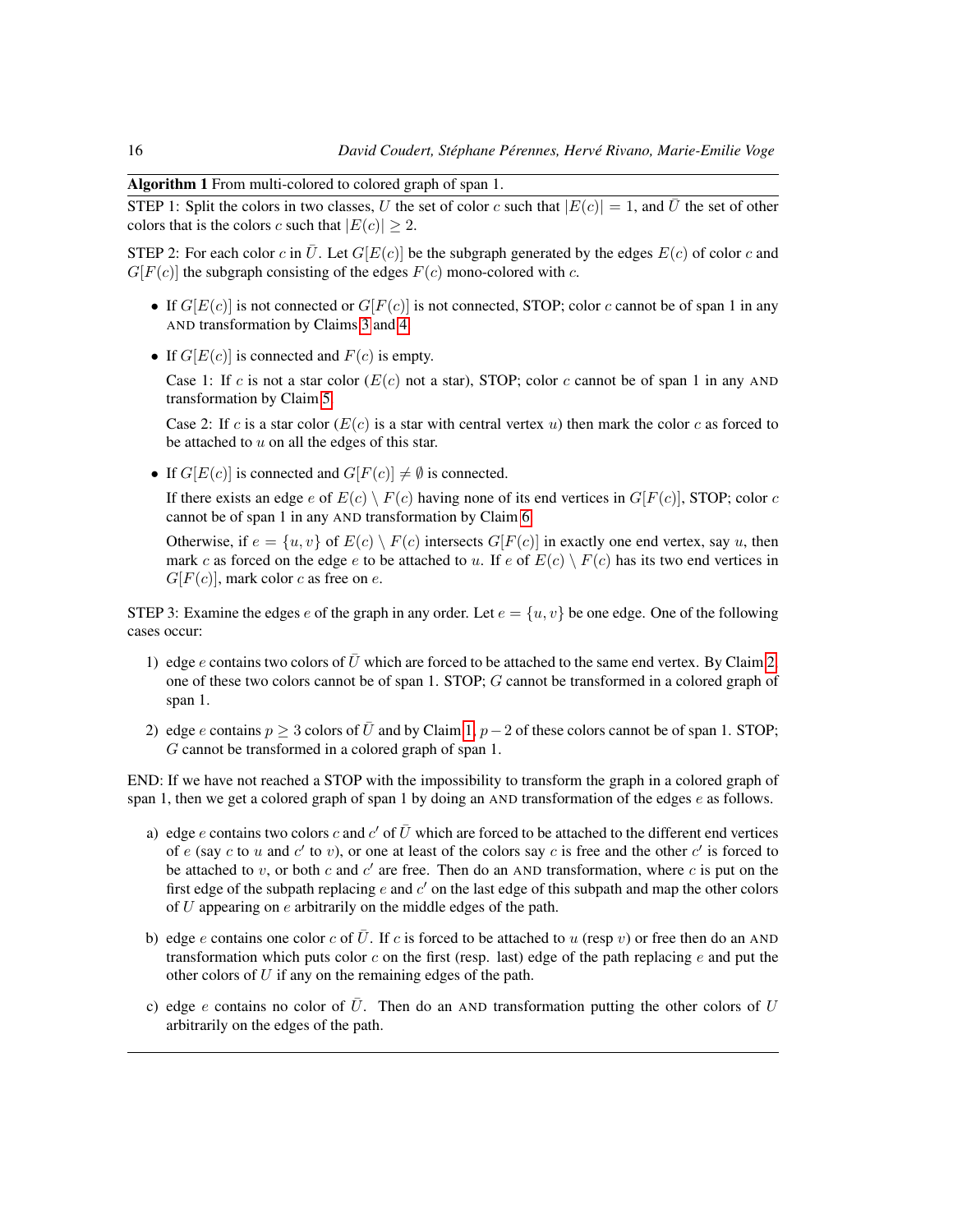putting it in the middle of the subpath replacing the edge or attaching it at the other end-vertex. If the algorithm stops because there are strictly  $p > 2$  colors of  $\overline{U}$  on e, then we can decide to sacrifice  $p - 2$  of them.

With these remarks we can slightly modify the algorithm to decide if there are for a fixed integer  $k$  at most k colors of span  $> 1$ .

Do firstly the preprocessing of STEPs 1 and 2 where U is the set of colors with  $|E(c)| = 1$  and by replacing in STEP 2: "STOP; color  $c$  cannot be of span 1 in any AND transformation" with: "Put color  $c$ in a set REJ (like rejected)".

At the end of STEP 2 add the line "if  $|REJ| > k$  then STOP; there are more than k colors of span > 1". Now in the new STEP 3, we will have 3 kind of colors: S (like Sacrificed) initialized to  $S = REJ$ (where REJ is the set of rejected colors during STEP 2),  $U' = U \cup S$ , and  $\overline{U} = C \setminus U'$ . Intuitively colors of S will not be of span 1 and so can, like those of U, be mapped freely in an AND transformation. Colors of  $\bar{U}$  are still candidate to be of span 1.

The new STEP 3 will depend on  $S, \bar{U}$ , and  $k' = k - |S|$  and is describe in Algorithm [2,](#page-17-0) that we call ALGO( $S, \overline{U}, k'$ ) and which returns one of the two answers:

- **YES:** there exists an AND transformation which creates at most k' colors of span > 1 in  $\bar{U}$  and so at most  $k$  colors of span  $> 1$  in the Associated Colored Graph, or
- **NO:** in any AND transformation there are more than  $k'$  colors of span  $> 1$  and so any Associated Colored Graph has more than k colors of span  $> 1$ .

Note that ALGO( $\emptyset$ ,  $\overline{U} = C \setminus U$ , 0) corresponds exactly to the STEP 3 of Algorithm [1.](#page-15-0)

Theorem 9. *Deciding whether an* AND *transformation on a multi-colored graph can result in a colored* graph with at most  $k$  colors of span  $>$  1 or not can be done in time  $\mathcal{O} \left( 3^k \sum_{e \in E} |\mathcal{C}(e)| \right)$ .

**Proof:** The complexity of the new STEP 3 for a given  $k'$  is in STEP 3-2 at most twice the complexity of the algorithm for  $k' - 1$ . In STEP 3-3 it is at most  $\binom{p}{2}$  times the complexity of the algorithm for  $k' + 2 - p$ ; that is either at most 3 times the complexity for  $k^{7} - 1$  when  $p = 3$  or at most  $3^{p-2}$  the complexity for  $k' + 2 - p$  when  $p > 3$ . Recall that  $3^{p-2} > {p \choose 2}$  as soon as  $p > 3$ , so the complexity of the algorithm ALGO(S,  $\bar{U}$ , k') is at most  $3^{k'}$  times the complexity of the algorithm for  $k' = 0$  which is  $\mathcal{O}(|E_m|)$ , and we have  $|E_m| \leq \sum_{e \in E} |\mathcal{C}(e)|$ . The worst case appears when there are exactly 3 colors of  $\bar{U}$  on each edge e.  $\Box$ 

Finally, if the number of colors of span > 1 is bounded by some constant K with  $|REJ| \leq K \leq |\mathcal{C}|$ , we can apply the algorithm for  $k = |REJ|, \ldots, K$  to determine in polynomial time the minimum number of colors of span  $> 1$  (the first value of k for which the answer YES is returned).

## *5.3 NP-hardness*

The problem of maximizing the number of colors of span 1 in an AND transformation takes its interest from the results of Section [3:](#page-5-0) it comes down to minimizing the number of colors of span  $> 1$ . We use the analysis of the preceeding section to give two different ways to prove that the problem is NP-Hard in general.

If we consider edges of category A (see step 3.1 of Algorithm [2\)](#page-17-0) forced to be attached to the central vertex of a star, we get the following reduction.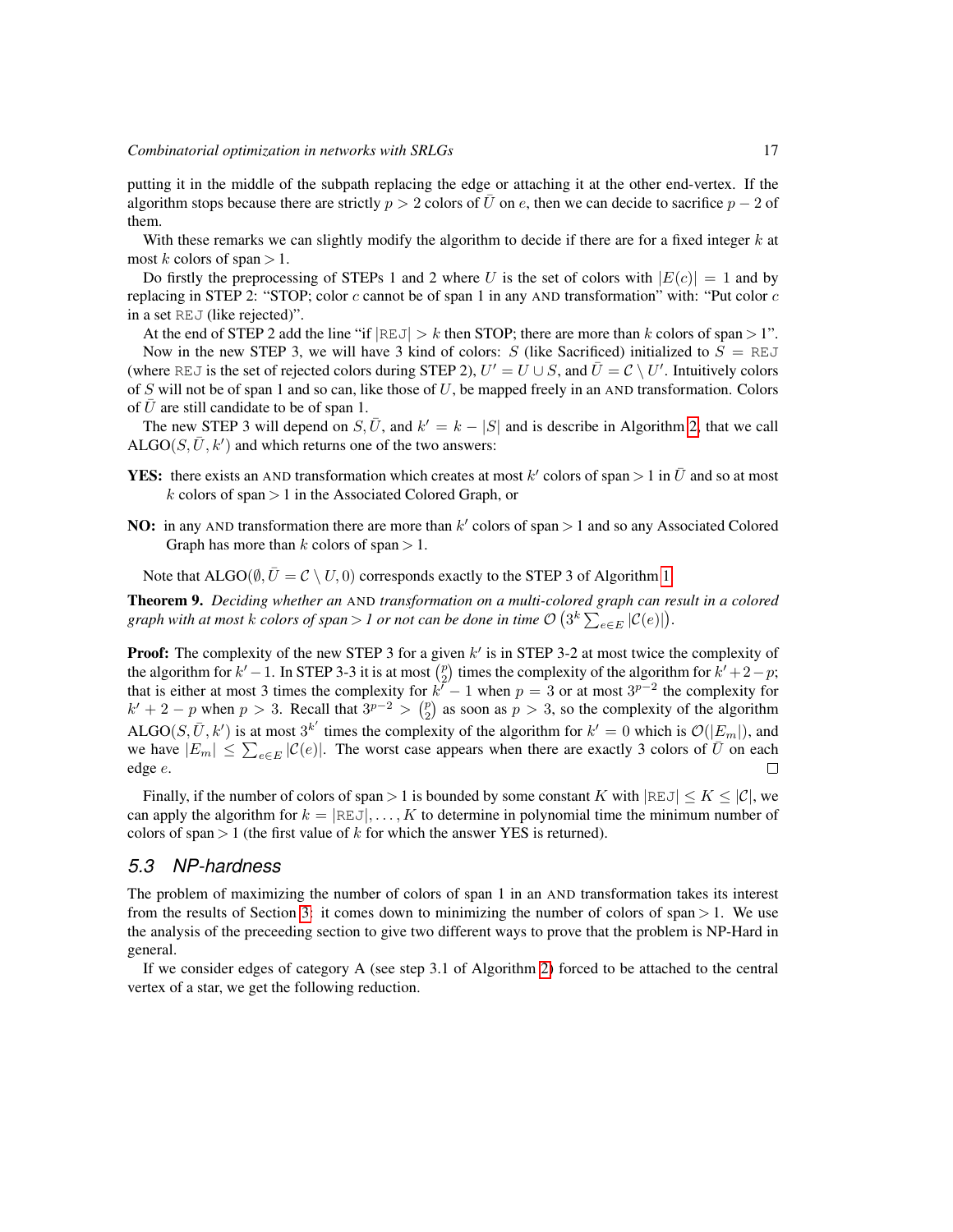| Algorithm 2 $\mathrm{ALGO}(S,\bar{U},k')$ |  |
|-------------------------------------------|--|
|-------------------------------------------|--|

<span id="page-17-0"></span>STEP 3-1: split the edges in 3 categories

- A: those containing two colors c and c' of  $\overline{U}$  which are forced to be attached to the same end vertex and so one color has to be sacrificed;
- B: those containing  $p \geq 3$  colors of  $\overline{U}$  and so  $p 2$  colors have to be sacrificed;
- C: the other edges.

STEP 3-2: If A is not empty, choose one edge e of category A and let c and c' be the two colors of  $\overline{U}$ which are forced to be attached to the same end vertex of this edge. Then, branch on two sub-cases. More precisely, apply ALGO( $S \cup \{c\}$ ,  $\overline{U} \setminus \{c\}$ ,  $k' - 1$ ).

- (i) If the answer for this algorithm is YES then return YES.
- (ii) If the answer for this algorithm is NO, apply ALGO( $S \cup \{c'\}, \overline{U} \setminus \{c'\}, k' 1$ ). If the answer for this second algorithm is YES, then return YES. Otherwise, return NO.

STEP 3-3: If there is no edge of category A, but some edge e of category B. Let  $c_1, c_2, \ldots, c_p$  be the p colors of  $U$  present on this edge.

- If  $k' + p 2 > k$  return NO.
- Otherwise branch on  $\binom{p}{2}$  sub-cases. More precisely, for each pair of color  $\{c_i, c_j\}$ , let  $S_{i,j}$  be the set of colors on the edge e different from  $c_i$  and  $c_j$ . Apply successively ALGO( $S \cup S_{i,j}, \bar{U} \setminus S_{i,j}, k' +$  $(2-p)$ . If one of these algorithms return YES, then return YES. If all the  $\binom{p}{2}$  algorithms return NO, return NO.

Proposition 1. *The two following problems are equivalent:*

- VERTEX COVER*: find a minimum vertex cover (of the edges) of a graph* G *with* c *vertices and* m *edges;*
- *Find the minimum number of colors (among a set* C *of colors), with span* > *1 in a star with* m *edges.*

**Proof:** Associate with each vertex i of G a color  $c_i$  and to each edge  $e = \{i, j\}$  of G an edge  $\{x, v_e\}$  of the star with the two colors  $c_i$  and  $c_j$  (the sacrificed colors will correspond to the vertices of a vertex cover as the colors are all star colors forced in  $x$  and conflicting).  $\Box$ 

Similarly, considering the edges of category B gives the following reduction.

Proposition 2. *The two following problems are equivalent:*

- SET COVER*: given a family of* m *triples on* |C| *elements find a minimum number of elements covering the triples;*
- *Find the minimum number of colors with span* > *1 in the graph consisting of a star plus for each edge*  $e = \{x, v\}$  *of the star we add 3 paths of length 2 between* x *and* v.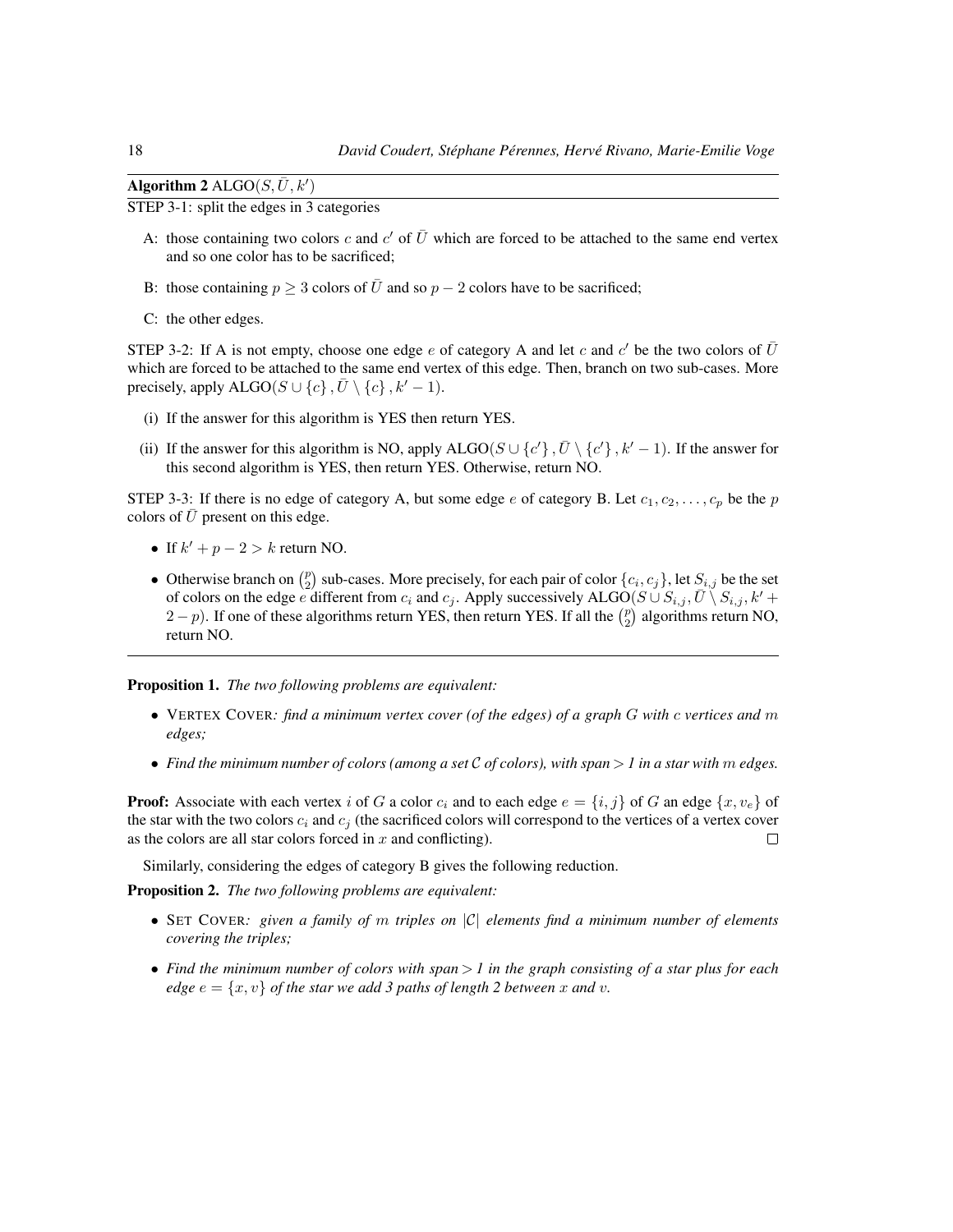**Proof:** Associate with each vertex i a color  $c_i$  and to each triple  $T = \{i, j, k\}$  associate the edge of the star  $\{x, v_T\}$  with the 3 colors  $c_i, c_j, c_k$  plus 3 paths between x and  $v_T$  uniquely colored each with color  $c_i$ , resp.  $c_j$ , resp.  $c_k$ .

The set cover corresponds to the edges to be sacrificed (the 3 colors are free by construction, the edge having its two end vertices in  $F(c)$ .  $\Box$ 

Last we can use an approximability preserving reduction from Maximum Set Packing (MSP) (a formal proof can be found in [Voge](#page-23-10) [\(2006\)](#page-23-10)) to establish inapproximability result.

Theorem 10 [\(Voge](#page-23-10) [\(2006\)](#page-23-10)). *The problem of maximizing the number of colors of span 1 (or minimizing the number of colors of span* > *1) in an* AND *transformation is NP-Hard and is not approximable within a factor*  $|C|^{\frac{1}{2}-\varepsilon}$ ,  $\forall \varepsilon > 0$  *unless P=NP.* 

## <span id="page-18-0"></span>6 Experimentations

This section is dedicated to an experimental assessment of the algorithms and principles presented above. Our results are reported in Table [1](#page-20-0) and discussed in Section [6.3.](#page-19-0)

For conducting these experiments, we have exploited a large set of instances presented in the literature and detailed in Section [6.1.](#page-18-1) One subset is based on real-world instances, U.S., European and Indian networks, while the other subset is a randomly generated benchmark which highlights the influence of the different parameters (size of the network, number of colors, number of colors of span more than 1) on the complexity of the problems.

We assess the performances of the algorithms by a comparison with the performances of Integer Linear Programming (ILP) formulations. It is important to stress that our implementations, described in Section [6.2](#page-19-1) are not thoroughly optimized and use the SageMath open-source mathematical system by [The](#page-23-11) [Sage Developers](#page-23-11) [\(2015\)](#page-23-11) for the sake of efficient development and interactions with ILP solvers (we use IBM ILOG Cplex version 12.6). Nevertheless, the results highlight the exponential dependency to the number of colors of span more than 1 while the actual size of the networks is of lesser impact.

#### <span id="page-18-1"></span>*6.1 Instances*

The benchmark instances used for testing our algorithms are based on instances proposed by [Guo and Li](#page-22-2) [\(2007\)](#page-22-2); [Shen et al.](#page-23-2) [\(2005\)](#page-23-2); [Kiese et al.](#page-23-12) [\(2009\)](#page-23-12); [Zhang et al.](#page-24-8) [\(2007\)](#page-24-8). Their characteristics are reported in Table [1.](#page-20-0)

All the SRLGs used by [Guo and Li](#page-22-2) [\(2007\)](#page-22-2) on the U.S. network and ARPANET topologies are stars, and each edge is assigned a single SRLG. Furthermore, both instances have span 1.

The US-NET and Italia topologies used by [Shen et al.](#page-23-2) [\(2005\)](#page-23-2) have both 11 SRLGs; among them 2 (resp. 3) have span  $> 1$ , and 2 (resp. 3) are not stars. Since some edges were not assigned a SRLG, we added 21 (resp. 17) SRLGs, each impacting a single edge.

[Kiese et al.](#page-23-12) [\(2009\)](#page-23-12) propose two topologies, namely U.S. network and India. Nodes correspond to major cities, and links were chosen using information about national highways and major railway lines. Then SRLGs were specified using seismic (hazard) maps. Also, some links belong to several SRLGs (up to 9 for U.S. network), each involving at least two edges, thus leading to many SRLGs of span > 1 after an AND transformation. Since some links were not assigned SRLGs, we also added 13 (resp. 1) SRLGs to the U.S. network (resp. India) topology.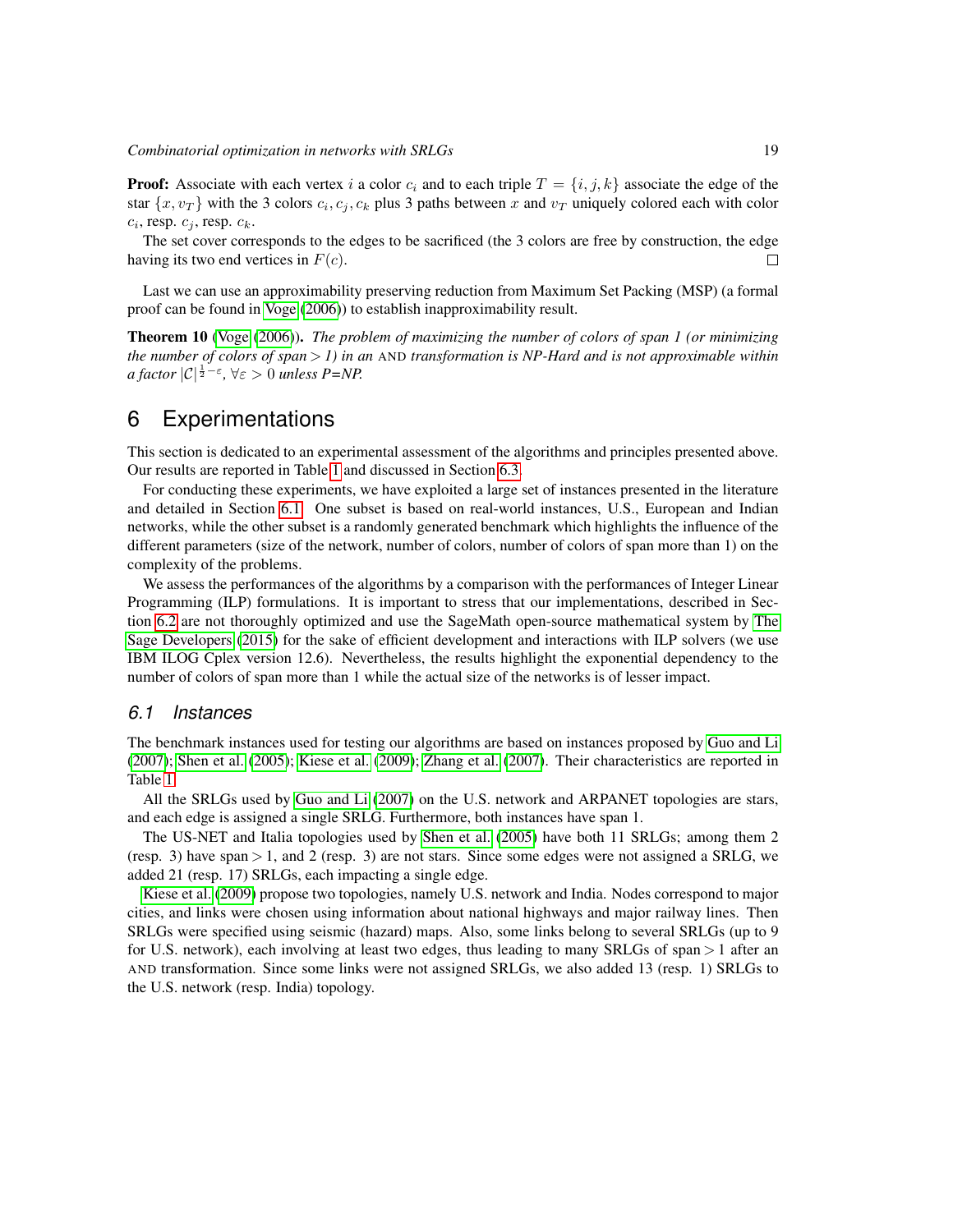[Zhang et al.](#page-24-8) [\(2007\)](#page-24-8) have generated a large set of benchmark random instances (topology and SRLGs): the topologies are random directed graphs; each arc is assigned a single SRLG; in these instances, denoted  $T_1 - i$ , each SRLG corresponds to an adjacent subset of arcs (i.e. of span 1 if the directions of arcs are not considered). Since our algorithms are designed for undirected graphs, we have projected these instances on their underlying undirected graphs, each edge  $\{u, v\}$  being assigned the union of the SRLGs of both arcs uv and vu. The resulting instances are reported as  $T_1' - i$  in Table [1.](#page-20-0)

For some of these instances, we noted that some SRLGs involve the same sets of edges. Since our algorithms can easily be adapted to weighted SRLGs, we decided to remove duplicated SRLGs. Also, we first set the weight of each SRLG to one, and then, if  $E(c) = E(c')$ , we remove SRLG c' and increase the weight of c by one. The number of removed SRLGs is indicated in column  $|\mathcal{C}|$  of Table [1](#page-20-0) with a -i.

Most of these instances, real-world or randomly generated, are multi-colored graphs. For applying our algorithms, we need to transform them into associated colored graphs. Also, we have used the exact algorithm presented in Section [5](#page-11-0) to perform the AND transformation of all aforesaid multi-colored instances. The resulting associated colored graphs are those minimizing the number of colors of span  $> 1$ .

#### <span id="page-19-1"></span>*6.2 Implementation*

We have implemented the algorithms presented in this paper using SageMath [\[The Sage Developers](#page-23-11) [\(2015\)](#page-23-11)]. The source code, as well as the instances used to evaluate our algorithms, can be found at <http://www-sop.inria.fr/members/David.Coudert/code/srlg.shtml>.

For the implementation of 2-CDP we have used the algorithm of [Suurballe and Tarjan](#page-23-9) [\(1984\)](#page-23-9). This implementation is used only on networks for which the AND transformation results in a graph of span 1. When no two SRLG disjoint paths exists between s and t, we compute the pair of paths minimizing the number of common SRLGs (see e.g. [Yuan et al.](#page-24-0) [\(2005\)](#page-24-0)).

As explained before, we use weights to model duplicated SRLGs. We also use weights in the algorithms explained in the proof of Theorems [1](#page-5-2) and [2:](#page-6-0) given the set  $C_{>1}$  of colors of span > 1, we assign weight 0 to all colors in the subset  $\mathcal{C}^i_{>1}$ , and weight  $+\infty$  to all colors in the subset  $\mathcal{C}_{>1} \setminus \mathcal{C}^i_{>1}$  (this is equivalent as removing edges from the graph).

For determining the MC-st-Cut when some colors have span > 1, we use a *minimum weight vertex* st*-cut* that returns sets of vertices of minimum weight whose removal disconnects s from t. We solve it in polynomial time using a standard integer linear programming formulation.

For the implementation of the algorithms presented in Theorems [1,](#page-5-2) [2,](#page-6-0) and [7,](#page-11-1) we use a simple branchand-bound formulation to iterate over the subsets of non star colors or of colors of span  $> 1$ . We thus avoid visiting branches that could not lead to better solutions than current bound. This allows for significant reductions of the search space and running time.

#### <span id="page-19-0"></span>*6.3 Discussion*

The results reported in Table [1](#page-20-0) confirm several theoretical facts established in the first part of this article and validate our approach. Indeed, a first look at the results shows that whenever the Associated Colored Graph is of span 1 (all colors have span 1), our algorithms for MC-st-Path and 2-CDP are very efficient, despite the non-optimized code, always beating the ILP formulations. However, for MC-st-Cut the ILP formulation is always the fastest. Moreover, except for the India network which has a large number of colors of span  $> 1$  compared to the network size, we are able to solve MC-st-Path much faster than using the ILP formulation. Observe that the reported running times are the minimum between the algorithm for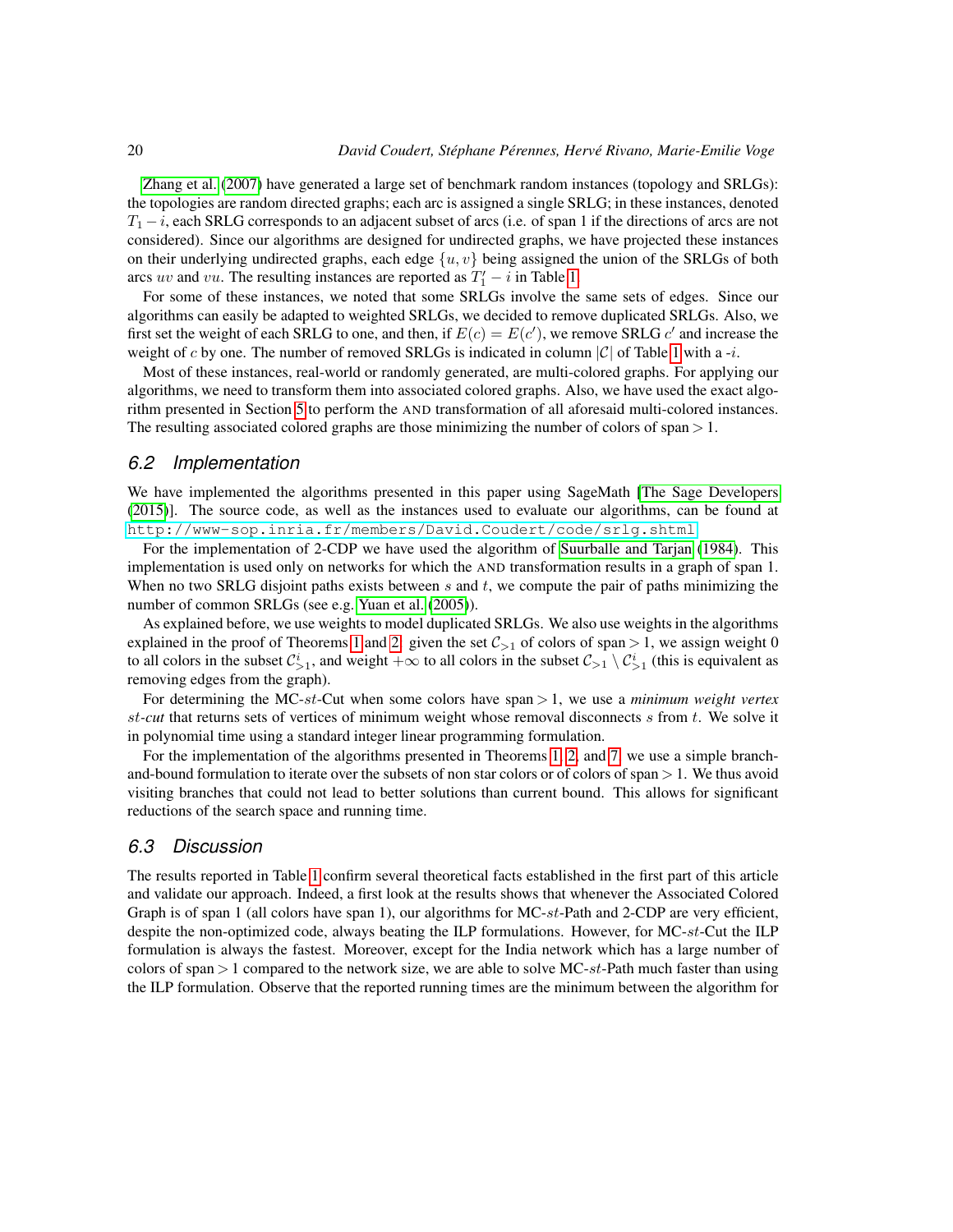*Combinatorial optimization in networks with SRLGs* 21

| Instances               |            |    |        |                       | non            |                | Running time (in sec.)<br>AND transf.<br>Aux. graph |     |                       |               |                   |          |        |                        |       |
|-------------------------|------------|----|--------|-----------------------|----------------|----------------|-----------------------------------------------------|-----|-----------------------|---------------|-------------------|----------|--------|------------------------|-------|
| Name                    |            | V  | E      | C                     | star           | span           | time                                                |     | $ V_{st} $ $ E_{st} $ | $MC-st$ -Path |                   | $2$ -CDP |        | $MC-st-Cut$            |       |
|                         |            |    |        |                       | colors         | >1             | (in sec.)                                           |     |                       | P             | ILP               | P        | ILP    | $\mathbf P$            | ILP   |
| U.S. network            | $\ddagger$ | 15 | 27     | 19                    | $\mathbf{0}$   | $\mathbf{0}$   | 0.01                                                | 19  | 49                    | 0.01          | 0.71              | 0.17     | 1.56   | 0.84                   | 0.73  |
| <b>ARPANET</b>          | t          | 20 | 32     | 18                    | $\mathbf{0}$   | $\mathbf{0}$   | 0.01                                                | 18  | 38                    | 0.01          | 1.54              | 0.27     | 3.54   | 1.22                   | 1.54  |
| Italia                  | $\ddagger$ | 21 | 36     | 28                    | 3              | 3              | 0.05                                                | 31  | 70                    | 0.09          | 2.03              | $\equiv$ | 4.86   | 7.67                   | 1.95  |
| <b>US-NET</b>           | $\pm$      | 24 | 43     | 32                    | $\overline{2}$ | 2              | 0.05                                                | 34  | 81                    | 0.08          | 3.03              | $\equiv$ | 7.64   | 9.96                   | 2.94  |
| U.S. network $\Diamond$ |            | 26 | 42     | $40 - 8$              | 2              | 5              | 0.40                                                | 45  | 81                    | 0.17          | 4.56              | $\equiv$ | 78.82  | 7.26                   | 3.54  |
| India                   | $\Diamond$ | 28 | 40     | 32                    | 11             | 13             | 0.88                                                | 56  | 72                    | 36.06         | 6.66              | $\equiv$ | 41.03  | 2.85                   | 4.12  |
| $T'_1-1$                | $\star$    | 19 | 56     | $31 - 2$              | 5              | $\mathbf{1}$   | 0.01                                                | 30  | 139                   | 0.03          | 2.24              | $\equiv$ | 5.31   | 7.67                   | 2.13  |
| $T'_1-2$                | $\star$    | 19 | 58     | 29                    | $\overline{4}$ | $\mathbf{1}$   | 0.06                                                | 30  | 147                   | 0.03          | 2.34              | $\equiv$ | 6.32   | 7.43                   | 2.22  |
| $T'_1-3$                | $\star$    | 19 | 53     | $29-1$                | $\overline{7}$ | $\mathbf{0}$   | 0.05                                                | 28  | 108                   | 0.01          | 2.28              | 0.50     | 5.54   | 2.69                   | 2.03  |
| $T'_1 - 4$              | $\star$    | 24 | 82     | $43 - 1$              | $\tau$         | $\mathbf{0}$   | 0.06                                                | 42  | 235                   | 0.01          | 5.51              | 1.57     | 14.86  | 9.06                   | 4.95  |
| $T'_1-5$                | $\star$    | 24 | 80     | $41 - 1$              | 8              | 1              | 0.12                                                | 41  | 225                   | 0.07          | 5.42              | $\equiv$ | 14.35  | 146.91                 | 4.90  |
| $T'_1 - 6$              | $\star$    | 24 | 82     | $40 - 2$              | 9              | $\mathbf{1}$   | 0.10                                                | 39  | 224                   | 0.07          | 5.56              | $\equiv$ | 15.21  | 19.40                  | 4.97  |
| $T'_1 - 7$              | $\star$    | 24 | 82     | 38                    | 8              | $\mathbf{0}$   | 0.06                                                | 38  | 212                   | 0.01          | 5.52              | 1.45     | 14.78  | 8.13                   | 4.88  |
| $T'_1 - 8$              | $\star$    | 31 | 91     | 47                    | 9              | 1              | 0.14                                                | 48  | 248                   | 0.12          | 10.32             | $\equiv$ | 26.87  | 36.76                  | 9.43  |
| $T'_1 - 9$              | $\star$    |    | 50 196 | 85                    | 16             | 1              | 0.53                                                | 86  | 620                   | 0.57          | 73.38             | $\equiv$ | 268.77 | 240.09                 | 52.15 |
| $T'_1 - 10$             | $\star$    |    | 50 186 | $85 - 1$              | 19             | 7              | 1.10                                                | 93  | 612                   | 1.46          | 76.60             | $\equiv$ | 326.93 | 1767.34                | 47.48 |
| $T'_1 - 11$             | $\star$    |    | 50 191 | 85                    | 19             | $\overline{4}$ | 0.88                                                | 89  | 621                   | 0.98          | 82.03             | $\equiv$ | 355.31 | 527.80                 | 49.07 |
| $T'_1-12$               | $\star$    |    | 60 198 | $90-1$                | 18             | $\mathbf{0}$   | 0.24                                                | 89  | 568                   | 0.11          | 112.53 23.68      |          | 479.51 | 140.69                 | 77.35 |
| $T'_1 - 13$             | $\star$    |    | 65 197 | 100                   | 18             | $\theta$       | 0.42                                                | 100 | 586                   |               | 0.14 120.61 28.40 |          | 425.49 | 170.40                 | 92.20 |
| $T'_1 - 14$             | $\star$    |    | 65 197 | 100                   | 18             | $\theta$       | 0.35                                                | 100 | 588                   |               | 0.14 121.47 28.59 |          | 429.50 | 169.02                 | 91.64 |
| $T'_1-15$               |            |    |        | $\star$ 100 335 150-1 | 28             | $\mathbf{1}$   | 1.39                                                | 150 | 1041                  |               | 3.83 669.57       | $\equiv$ |        | 3721.78 1649.21 348.51 |       |

<span id="page-20-0"></span>Tab. 1: Characteristics of benchmark instances and run time of experiments. Running times are sums over all pairs of vertices. We indicate with a  $\dagger$  instances from [Guo and Li](#page-22-2) [\(2007\)](#page-22-2), with a  $\dagger$  those from [Shen et al.](#page-23-2) [\(2005\)](#page-23-2), with a  $\diamond$ those from [Kiese et al.](#page-23-12) [\(2009\)](#page-23-12), and with a  $\star$  those from [Zhang et al.](#page-24-8) [\(2007\)](#page-24-8).

graphs with few colors of span  $> 1$  $> 1$  presented in Theorem 1 and the algorithm for graphs with few non star colors presented in Theorem [7.](#page-11-1) In general, the algorithm for graphs with few colors of span  $> 1$  is the fastest since the considered instances have more non star colors than colors with span > 1. The algorithm for graphs with few non star colors remains competitive with respect to the ILP formulation as long as the number of non star colors is less than 15.

When the number of colors of span > 1 increases, the competitiveness of the algorithm presented in Theorem [2](#page-6-0) for the MC-st-Cut problem drops. The comparison between the instances  $T_1' - 9$ , 10 and 11 highlights the strong impact of the number of colors of span  $> 1$  for our algorithm. While the size of the initial networks, the number of initial SRLGs, and the size of the auxiliary graphs are quite similar, the running time of the algorithm explodes when the number of color of span > 1 is 7 (instance  $T'_1$  – 10) and 4 (instance  $T_1' - 11$ ) compared to the instance  $T_1' - 9$  with only 1 such color.

Conversely, comparing the running time of the algorithms among instances with span 1 (after transfor-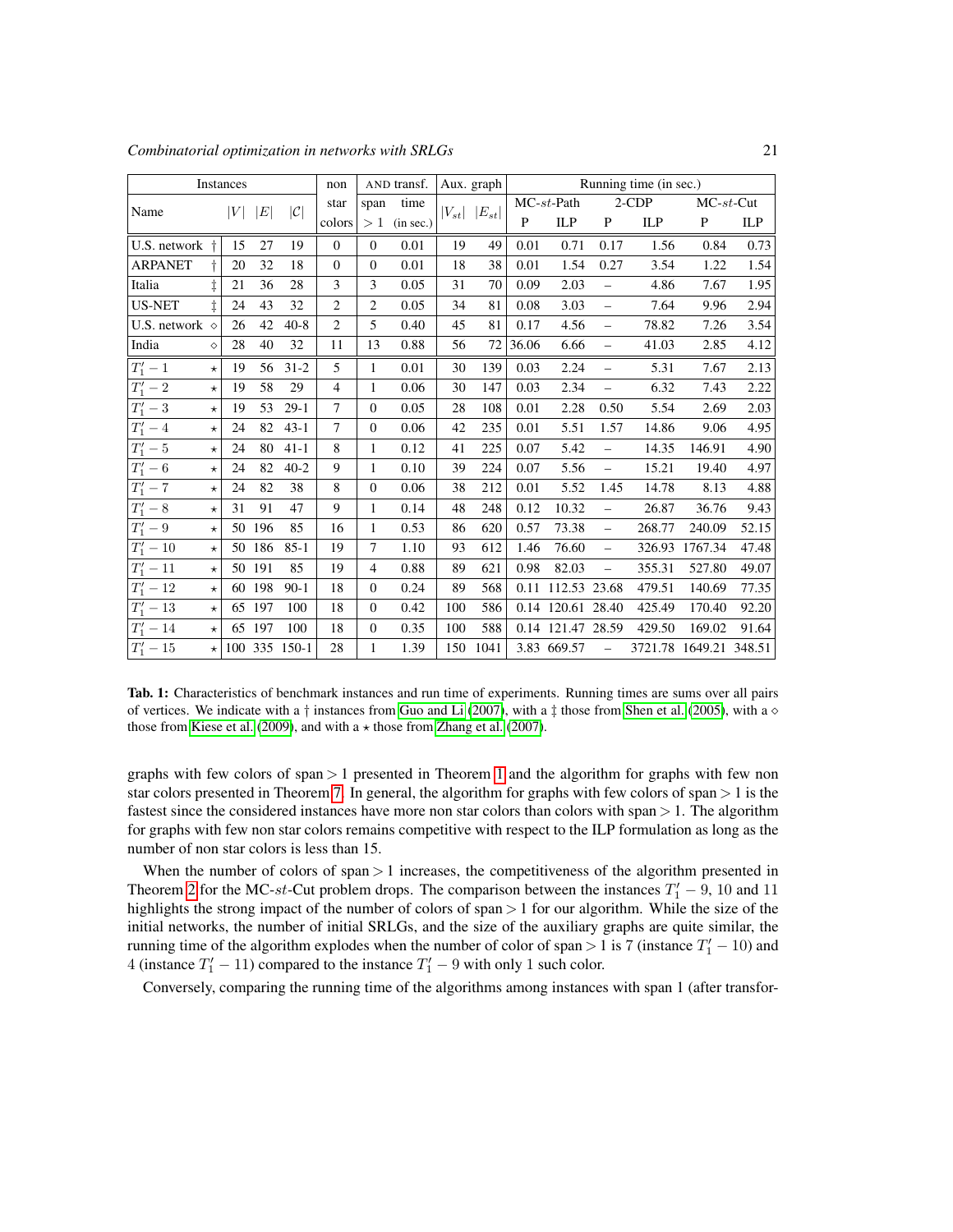mation) shows a polynomial dependency to the size of the instances, and more precisely to the size of the auxiliary graphs. For example, instances  $T_1' - 5$  and  $T_1' - 6$  have similar size of auxiliary graphs and running times, and  $T_1' - 8$  which has a larger auxiliary graph has also larger running time.

On the other hand, one can see that the strong dependency of the running time with the number of color of span > 1 does not apply to the ILP formulations. The same comparison as above (instances  $T_1' - 9$ , 10 and 11) is, in contrast, very relevant, but the same phenomenon appears all over the results.

Another experimental remark is that the 2-CDP is the most difficult problem to solve. It is a known fact that for colored graph, the link between the st-Cut and the ability to find "independent" paths is broken, as shown by [Coudert et al.](#page-22-4) [\(2007\)](#page-22-4). This result illustrates again that fault tolerant network design is a major issue in these settings.

Last, observe that the running time of the exact algorithm presented in Section [5](#page-11-0) to perform the AND transformation of all instances is quite small. As expected, it increases with the final number of colors of span  $> 1$ , and also with the size of the input graph.

## 7 Conclusion

In this paper, we have pointed out the importance of the topological structure of the SRLGs to solve the  $MC-st-Path$  and  $MC-st-Cut$  problems. In particular, we have designed algorithms whose time complexity depend on either the number of SRLGs of span > 1 or the number of non-stars SRLGs. Therefore, when all the SRLGs have span 1 or are stars, we get polynomial time algorithms.

Besides, we have assessed our approach through experiments on benchmark instances from the literature, both built randomly or on the basis of real-world topologies. Our experimental results show the exponential dependency on these two parameters on the computational time. They also highlight again the difficulty of finding color disjoint paths, which is a major issue for survivable network design. Indeed, the 2-CDP problem is NP-Complete as soon as one SRLG has span > 1 (Theorem [3\)](#page-7-1) or when all SRLGs are stars [\(Bermond et al.](#page-21-0) [\(2015\)](#page-21-0)).

# Acknowledgment

We would like to thank the anonymous referees for their very helpful comments. We are also very thankful to Jean-Claude Bermond for his help in improving the readability of the manuscript.

## **References**

- <span id="page-21-0"></span>J.-C. Bermond, D. Coudert, G. D'Angelo, and F. Z. Moataz. Finding disjoint paths in networks with star shared risk link groups. *Theoretical Computer Science*, 579:74–87, 2015. doi: 10.1016/j.tcs.2015.02. 012. URL <http://dx.doi.org/10.1016/j.tcs.2015.02.012>.
- <span id="page-21-2"></span>H. Broersma, X. Li, G. Woeginger, and S. Zhang. Paths and cycles in colored graphs. *Australasian Journal of Combinatorics*, 31:299–311, 2005.
- <span id="page-21-1"></span>F. Carrabs, R. Cerulli, and M. Gentili. The labeled maximum matching problem. *Computers & Operations Research*, 36(6):1859–1871, 2009. ISSN 0305-0548.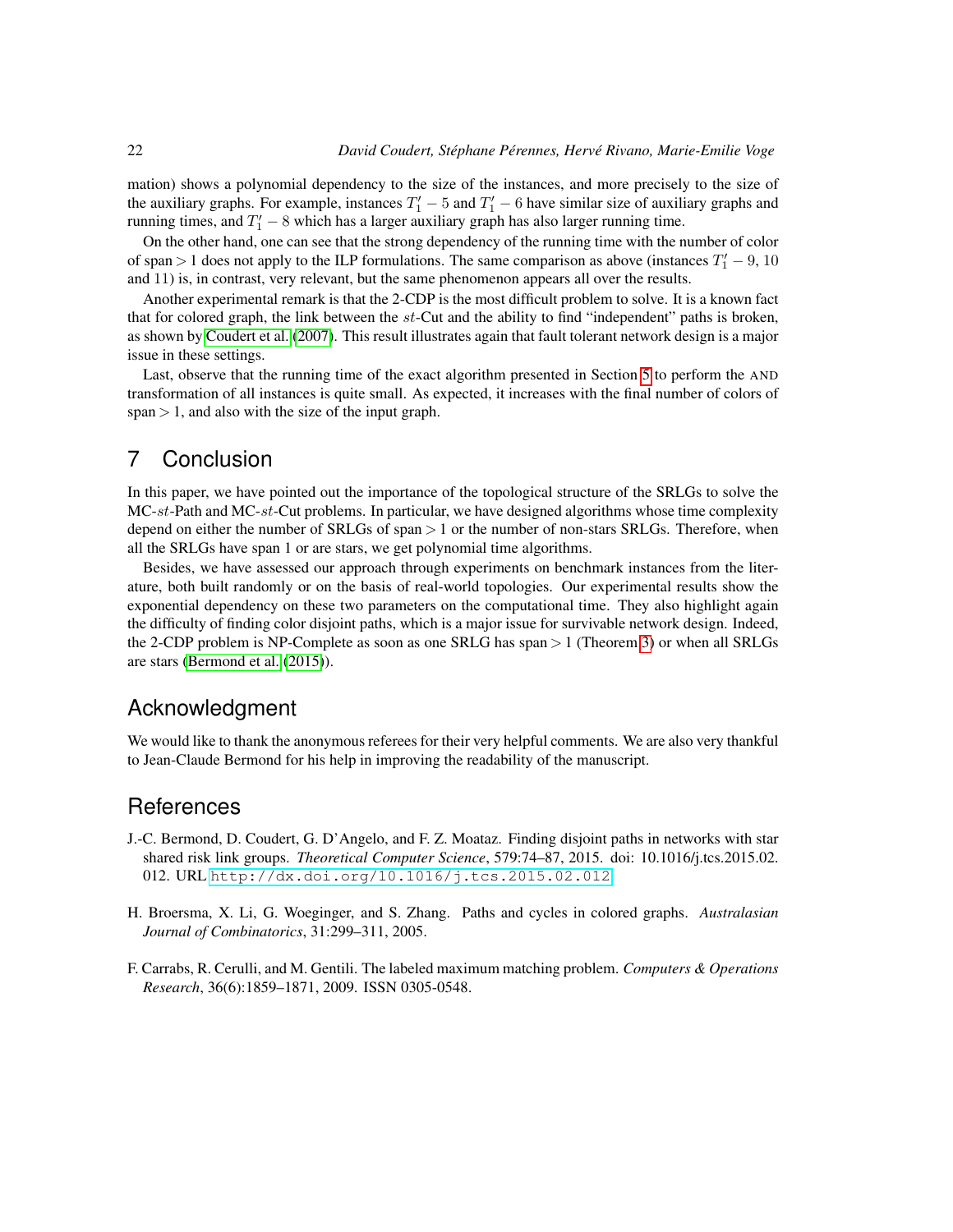- <span id="page-22-11"></span>R. Cerulli, A. Fink, M. Gentili, and S. Voß. *The Next Wave on Computing, Optimization, and Decision Technologies*, chapter Metaheuristics comparison for the minimum labelling spanning tree problem, pages 93–106. Springer, New York, 2005.
- <span id="page-22-9"></span>R. Cerulli, P. Dell'Olmo, M. Gentili, and A. Raiconi. Heuristic approaches for the minimum labelling hamiltonian cycle problem. *Electronics Notes in Discrete Mathematics*, 25:131– 138, 2006a.
- <span id="page-22-10"></span>R. Cerulli, A. Fink, M. Gentili, and S. Voß. Extensions of the minimum labelling spanning tree problem. *Journal of Telecommunications and Information Technology*, 4:39–45, 2006b.
- <span id="page-22-8"></span>R. Chang and S. Leu. The minimum labeling spanning trees. *Information Processing Letters*, 63(5): 277–282, 1997.
- <span id="page-22-4"></span>D. Coudert, P. Datta, S. Perennes, H. Rivano, and M.-E. Voge. Shared risk resource group: Complexity and approximability issues. *Parallel Processing Letters*, 17(2):169–184, June 2007.
- <span id="page-22-14"></span>B. Couëtoux, L. Gourvès, J. Monnot, and O. A. Telelis. Labeled traveling salesman problems: Complexity and approximation. *Discrete Optimization*, 7(1-2):74–85, Feb. 2010.
- <span id="page-22-7"></span>P. Datta and A. Somani. Graph transformation approaches for diverse routing in shared risk resource group (SRRG) failures. *Computer Networks*, 52(12):2381–2394, Aug. 2008.
- <span id="page-22-3"></span>J. Doucette and W. Grover. Shared-risk logical span groups in span-restorable optical networks: Analysis and capacity planning model. *Photonic Network Communications*, 9(1):35–53, 2005.
- <span id="page-22-5"></span>A. Faragó. A graph theoretic model for complex network failure scenarios. In *INFORMS Telecommunications Conference*, Dallas, Texas, Mar. 2006.
- <span id="page-22-2"></span>L. Guo and L. Li. A novel survivable routing algorithm with partial shared-risk link groups (SRLG) disjoint protection based on differentiated reliability constraints in WDM optical mesh networks. *IEEE/OSA Journal of Lightwave technology*, 25(6):1410–1415, June 2007.
- <span id="page-22-1"></span>L. Guo, J. Cao, H. Yu, and L. Li. A new shared-risk link groups (SRLG)-disjoint path provisioning with shared protection in WDM optical networks. *Journal of Network and Computer Applications*, 30(2): 650–661, 2007. ISSN 1084-8045.
- <span id="page-22-12"></span>R. Hassin, J. Monnot, and D. Segev. The complexity of bottleneck labeled graph problems. In *International Workshop on Graph-Theoretic Concepts in Computer Science (WG)*, volume 4769 of *Lecture Notes in Computer Science*, pages 328–340, Dornburg near Jena, Germany, June 2007a. Springer.
- <span id="page-22-13"></span>R. Hassin, J. Monnot, and D. Segev. Approximation algorithms and hardness results for labeled connectivity problems. *Journal of Combinatorial Optimization*, 14(4):437–453, Nov. 2007b.
- <span id="page-22-0"></span>J. Hu. Diverse routing in mesh optical networks. *IEEE Transactions on Communications*, 51:489–494, Mar. 2003.
- <span id="page-22-6"></span>S. Jha, O. Sheyner, and J. M. Wing. Two formal analyses of attack graphs. In *IEEE Computer Security Foundations Workshop (CSFW)*, pages 49–63, Cape Breton, Nova Scotia, Canada, June 2002. IEEE Computer Society. ISBN 0-7695-1689-0.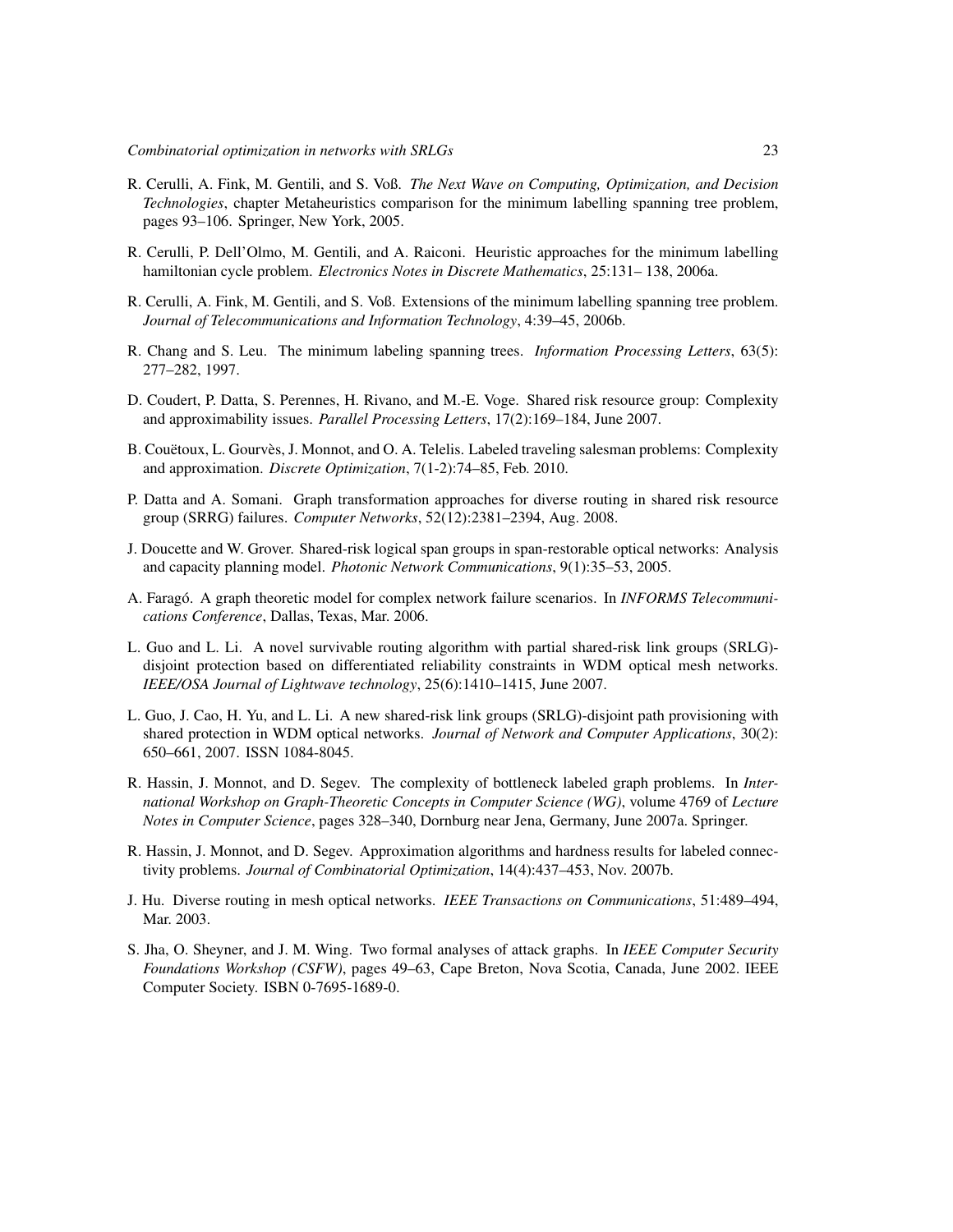- <span id="page-23-7"></span>Q. Jiang, D. Reeves, and P. Ning. Improving robustness of PGP keyrings by conflict detection. In *RSA Conference Cryptographers' Track (CT-RSA)*, volume 2964 of *Lecture Notes in Computer Science*, pages 194–207. Springer, Feb. 2004.
- <span id="page-23-12"></span>M. Kiese, V. Marcheva, J. Eberspacher, and D. Schupke. Diverse routing based on shared risk link groups. In *International Conference on Design of Reliable Communication Networks (DRCN)*, pages 153–159, Washington, DC, USA, Oct. 2009. IEEE.
- <span id="page-23-5"></span>C. Liu and L. Ruan. p-cycle design in survivable WDM networks with shared risk link groups (SRLGs). In *International Conference on Design of Reliable Communication Networks (DRCN)*, pages 207–212, Ischia, Italy, Oct. 2005. IEEE.
- <span id="page-23-6"></span>X. Luo and B. Wang. Diverse routing in WDM optical networks with shared risk link group (SRLG) failures. In *International Conference on Design of Reliable Communication Networks (DRCN)*, pages 445–452, Ischia, Italy, Oct. 2005. IEEE.
- <span id="page-23-2"></span>L. Shen, X. Yang, and B. Ramamurthy. Shared risk link group (SRLG)-diverse path provisioning under hybrid service level agreements in wavelength-routed optical mesh networks. *IEEE/ACM Transactions on Networking*, 13:918– 931, Aug. 2005.
- <span id="page-23-4"></span>S. Stefanakos. Reliable routings in networks with generalized link failure events. *IEEE/ACM Transactions on Networking*, 16:1331–1339, Dec. 2008. ISSN 1063-6692.
- <span id="page-23-9"></span>J. Suurballe and R. Tarjan. A quick Method for Finding Shortest Pairs of Disjoint Paths. *Networks*, 14: 325–336, 1984.
- <span id="page-23-8"></span>L. Tang and P. Zhang. Approximating minimum label s-t cut via linear programming. In *Latin American Symposium on Theoretical Informatics (LATIN)*, volume 7256 of *Lecture Notes in Computer Science*, pages 655–666. Springer, 2012. ISBN 978-3-642-29343-6. doi: 10.1007/978-3-642-29344-3 55.
- <span id="page-23-11"></span>The Sage Developers. *Sage Mathematics Software (Version 6.8)*, 2015. http://www.sagemath.org.
- <span id="page-23-0"></span>A. Todimala and B. Ramamurthy. Survivable virtual topology routing under shared risk link groups in WDM networks. In *International Conference on Broadband Communications, Networks and Systems (BroadNets)*, pages 130–139, San Jose, CA, USA, Oct. 2004a. IEEE.
- <span id="page-23-1"></span>A. Todimala and B. Ramamurthy. IMSH: an iterative heuristic for SRLG diverse routing in WDM mesh networks. In *IEEE International Conference on Computer Communications and Networks (ICCCN)*, pages 199 – 204. IEEE, 2004b.
- <span id="page-23-3"></span>A. Urra, E. Calle, and J. Marzo. Partial disjoint path for multi-layer protection in GMPLS networks. In *International Conference on Design of Reliable Communication Networks (DRCN)*, pages 165–170, Ischia, Italy, Oct. 2005. IEEE.
- <span id="page-23-10"></span>M.-E. Voge. *Optimisation des reseaux de t ´ el´ ecommunication : R ´ eseaux multi-niveaux, Tol ´ erance aux ´ pannes et Surveillance du trafic*. PhD thesis, Ecole doctorale STIC, Universite Nice-Sophia Antipolis, ´ Nov. 2006.